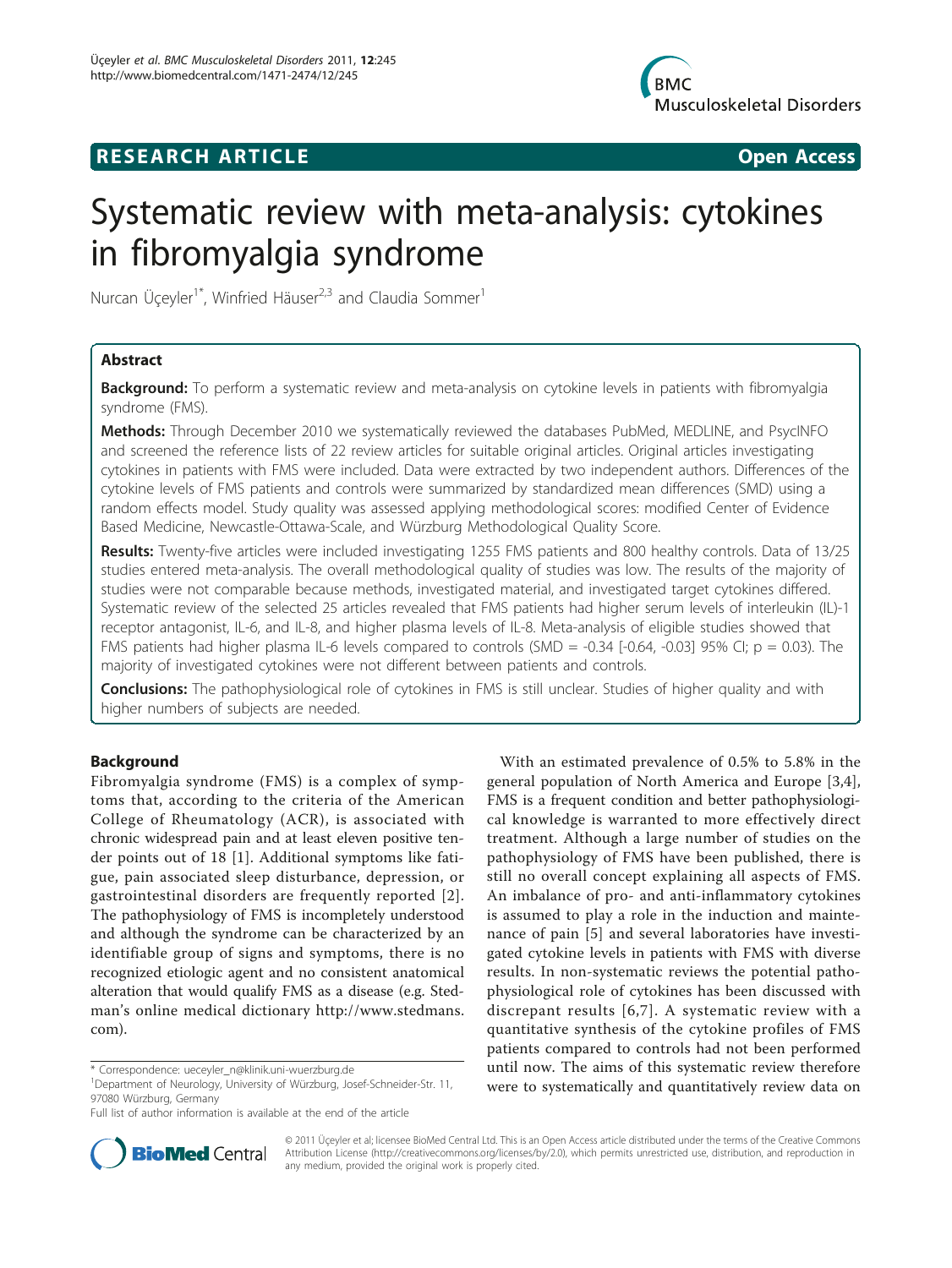pro- and anti-inflammatory cytokines in FMS patients considering and assessing study quality.

### Methods

### Setting

The literature search was initiated as part of the development of an evidence-based interdisciplinary guideline for the diagnosis and therapy of FMS on behalf of the Association of the Scientific Medical Societies of Germany (AWMF) coordinated by the German Interdisciplinary Association of Pain (DIVS) [[8](#page-14-0)]. The search was later expanded and extended (see below).

### Searches

A literature search for original research articles on the pathophysiology of FMS was performed through December 2010 and the following databases were screened: PubMed, MEDLINE, and PsycINFO. The keywords (all languages) "fibromyalgia", "fibromyalgia syndrome", "chronic widespread pain" were used in combination with "cytokine", with "cytokine" AND "pathophysiology", and also with "review". Additionally, the reference sections of 22 review articles that were found using this search strategy were screened for possibly suitable original articles.

### Inclusion and exclusion criteria

We only included original full text articles investigating the pathophysiological role of cytokines in FMS and excluded the following articles that appeared upon the search strategy detailed above: double hits, reviews, letters to the editor, papers investigating other disorders, articles in Danish, all articles that did not investigate cytokines. First, the titles and abstracts of all articles found were screened for suitability; the initially chosen articles were then screened again checking the entire article.

### Data extraction

Two authors independently screened the titles and abstracts of potentially eligible articles that were detected by the search strategy described above. The full text of the selected studies was examined. For data extraction two authors (NÜ, CS) independently used standard extraction forms. All authors cross-checked the extraction forms for correctness. Data were categorized for the material investigated. Blood measurements were performed in serum, plasma, and whole blood; accordingly these data were first assessed separately and then all study results on "blood" were compared.

### Quality assessment

For evaluating the quality of the selected studies we applied two validated scales: the Level of Evidence of

We modified the CEBM to make it applicable for scientific papers investigating pathophysiological aspects with bench research (Table [1\)](#page-2-0). Additionally, we aimed at evaluating the quality of the laboratory methods used. To our knowledge there is no standardized rating scale to assess the quality of laboratory methods in scientific papers. Therefore we created the Würzburg Methodological Quality Score (W-MeQS, Table [2\)](#page-2-0). W-MeQS consists of twelve items that are relevant for high quality of a laboratory method. For each item fulfilled one point is given; the score is the sum of all points achieved divided by the number of items that were applicable. If the target of interest was measured by just one method this score marks the end score. If more than one method was used, a subscore is calculated for each method as described and the end-score is calculated as mean of the subscores. The scores were evaluated as follows:  $\leq 0.4$ : low quality;  $> 0.4$  medium quality;  $\geq 0.8$  high quality.

### Data synthesis and analysis

Meta-analysis was performed using RevMan analysis software (RevMan 5.1.2) of the Cochrane Collaboration [[9](#page-14-0)]. Standardized mean differences (SMD) were calculated by means and standard deviations for each cytokine.

### Results

### Study selection

For the number of found, selected, excluded and finally included articles see the algorithm shown in Figure [1.](#page-3-0)

The initial literature search retrieved the following numbers of articles: PubMed: 281; MEDLINE: 69; PsycINFO: 2. After exclusion of double hits 115 articles were chosen and the titles and abstracts were screened for suitability. The following 90 articles were excluded: reviews  $(n = 42)$ , papers investigating other disorders  $(n = 42)$  $= 26$ ), papers not investigating cytokines (n  $= 11$ ), letters to the editor  $(n = 4)$ , double publications  $(n = 3)$ , treatment studies  $(n = 3)$ , and one article in Danish. The screening of the reference sections of 22 review articles did not provide further original articles. Finally, 25 articles were selected for our *systematic review* [\[10](#page-14-0)-[34\]](#page-14-0). A total of 1255 patients with FMS, 180 patients in disease control groups, and 800 healthy controls were investigated.

Of these 25 articles, two articles were not suitable for meta-analysis because no healthy control group was investigated [[11](#page-14-0),[26\]](#page-14-0); seven articles could not be included, because mean and standard deviations were not given in the article or could not be calculated (e.g.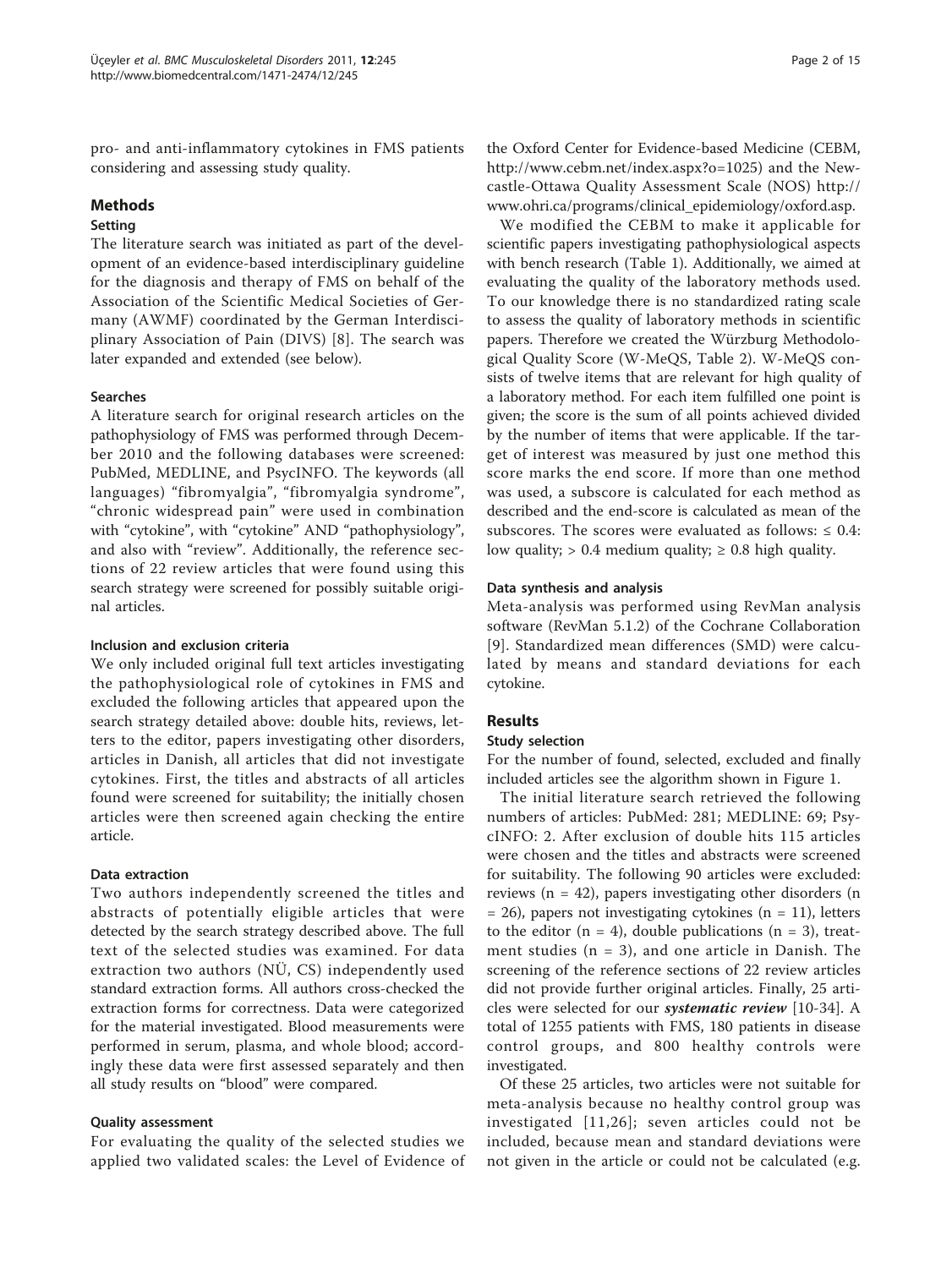|                | Level Differential diagnosis/symptom prevalence study                                                                  | <b>Blinded</b>                       | <b>Controls</b>                         | Remark/example                                                                                         |
|----------------|------------------------------------------------------------------------------------------------------------------------|--------------------------------------|-----------------------------------------|--------------------------------------------------------------------------------------------------------|
| 1a             | Systematic review of prospective cohort studies                                                                        | <b>NR</b>                            | <b>NR</b>                               | No systematic reviews available                                                                        |
| 1 <sub>b</sub> | Prospective cohort study with good follow-up                                                                           | <b>NR</b>                            | Implicit                                | An item is assessed (e.g. breast implant) and the<br>occurrence of FMS is followed prospectively       |
| 1c             | All or none case series                                                                                                | Test and<br>assessment of<br>results | Obligatory                              | All patients with low IL-4 have FMS, none has<br>high IL-4                                             |
| 1 <sub>d</sub> | 1 <sup>c</sup>                                                                                                         | Test or<br>assessment of<br>results  | Obligatory                              | 1 <sup>c</sup>                                                                                         |
| 2a             | Systematic review (with homogeneity) of                                                                                | <b>NR</b>                            | <b>NR</b>                               | No systematic reviews available                                                                        |
|                | 2b and better studies                                                                                                  |                                      |                                         |                                                                                                        |
| 2 <sub>b</sub> | Retrospective cohort study, or poor follow-up                                                                          | <b>NR</b>                            | Implicit                                | FMS patients are investigated now, if they have<br>had breast implants in the past; large size studies |
| 2c             | Ecological studies                                                                                                     | Test and<br>assessment of<br>results | Implicit                                | FMS patients are investigated simultaneously, if<br>they have FMS and if they have low IL-4 levels.    |
| 2d             | 2c                                                                                                                     | Test or<br>assessment of<br>results  | Implicit                                | 2c                                                                                                     |
| 3a             | Systematic review (with homogeneity) of 3b and<br>better studies                                                       |                                      |                                         | No systematic reviews available                                                                        |
| 3b             | Non-consecutive cohort study, or very limited<br>population                                                            | Test and<br>assessment of<br>results | Obligatory                              | FMS patients and controls (limited population)<br>are now investigated if they have low IL-4           |
|                |                                                                                                                        |                                      |                                         | levels                                                                                                 |
| 3c             | 3b                                                                                                                     | Test or<br>assessment of<br>results  | Obligatory                              | 3 <sub>b</sub>                                                                                         |
| 3d             | 1c, 2c, 3b                                                                                                             | Not blinded                          | Obligatory                              |                                                                                                        |
| 4              | Case series or superseded reference standards                                                                          |                                      | All studies<br>without control<br>group | Case series with historical controls; case reports                                                     |
| 5              | Expert opinion without explicit critical appraisal, or<br>based on physiology, bench research or "first<br>principles" | <b>NR</b>                            |                                         |                                                                                                        |

# <span id="page-2-0"></span>Table 1 Levels of CEBM modified for scientific papers investigating disease pathophysiology with bench research.

Abbreviations: CEMB: Oxford Center for Evidence-based Medicine FMS: fibromyalgia syndrome; NR: not relevant

### Table 2 Würzburg Methodological Quality Score (W-MeQS) for the assessment of the quality of laboratory methods.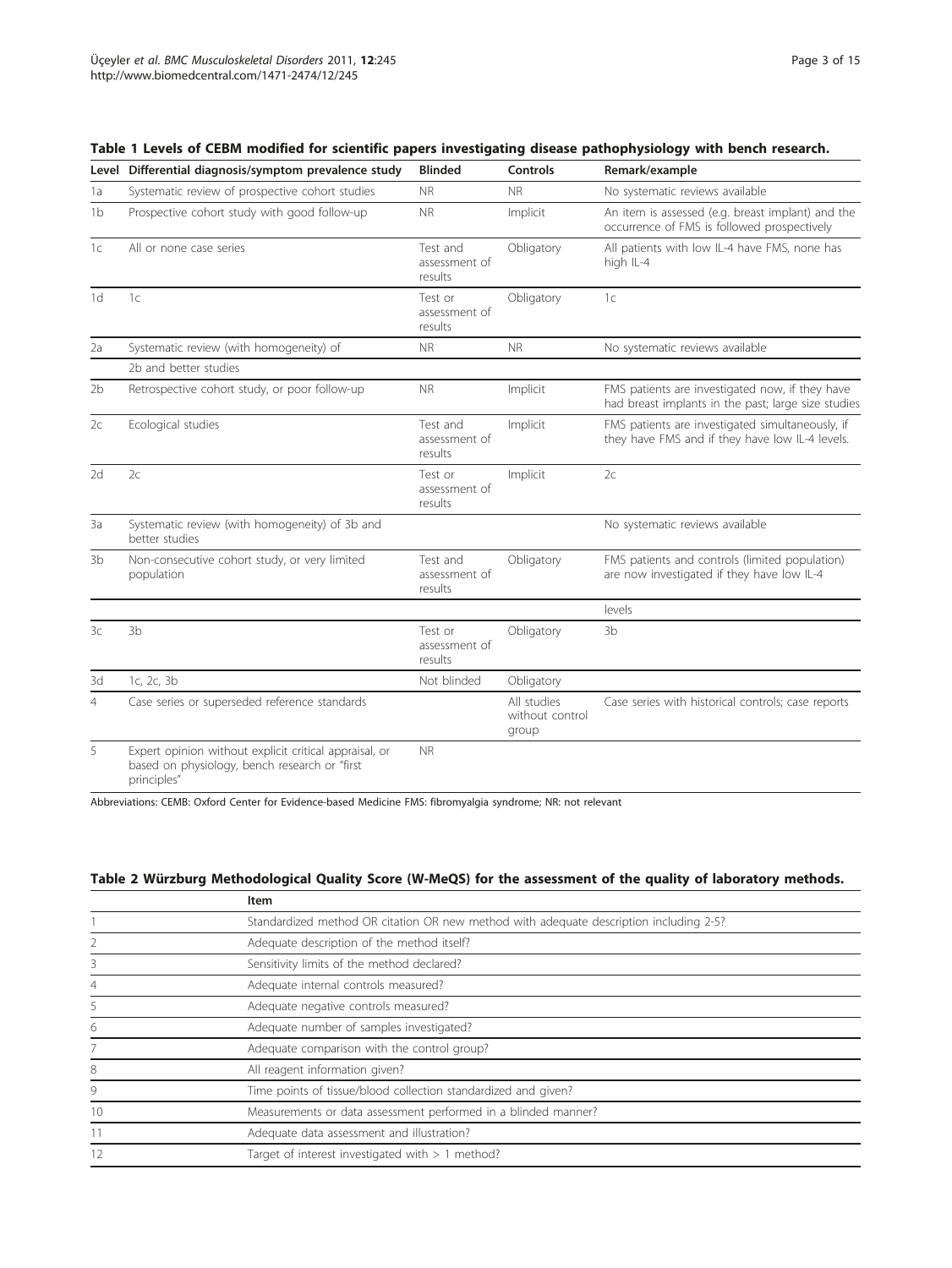<span id="page-3-0"></span>

from the standard error of the mean) and were not provided upon request [\[10,13,15,20](#page-14-0),[21](#page-14-0),[25,27\]](#page-14-0). Finally, 16 articles were principally suitable for *meta-analysis* [[12](#page-14-0),[14](#page-14-0),[16-19,22-24,28](#page-14-0)-[34\]](#page-14-0). These articles were then screened for suitability to be categorized in groups of articles having investigated the same cytokine with the same method in the same material; three of the 16 articles could not be categorized in one of the subgroups (see below) and therefore could not enter meta-analysis [[12,18,33](#page-14-0)]. Thus, 13 articles were finally included in the meta-analysis. Table [3](#page-4-0) summarizes key information of the 25 selected articles and gives the quality scores of the studies.

### Majority of studies with low quality

Only three of the 25 studies (12%) had a modified CEBM level of 3c [[14](#page-14-0),[15](#page-14-0),[19\]](#page-14-0). Twenty-one of the 25 (84%) studies had a modified CEBM level of 3d [[10-13,16-18](#page-14-0),[20](#page-14-0)-[25,27-34](#page-14-0)], and one case report of 4 (4%) [[26\]](#page-14-0). The highest NOS score reached was 4 out of 8; this was achieved by 5/25 studies (25%) [[12,28,30](#page-14-0),[32](#page-14-0)]. Eleven out of 25 studies (44%) reached a NOS score of 3 [[11,13-17,20,24,25,31,33\]](#page-14-0); 8/25 studies (32%) had a NOS score of 2 [[10,18](#page-14-0),[21-23](#page-14-0),[27,29,34](#page-14-0)]; one study had a NOS score of 1 (4%) [\[26](#page-14-0)].

In the W-MeQS only 4/25 studies (16%) were of high methodological quality (score  $\geq$  0.8) [[14,15](#page-14-0),[29,30](#page-14-0)]; 7/25 studies (28%) were of medium quality (score  $> 0.4$ ) [[10,19-21,27,31,33\]](#page-14-0), and 14/25 studies (56%) were of low quality (score  $\leq$  0.4) [[11-13](#page-14-0),[16-18](#page-14-0),[22-26](#page-14-0),[28,32](#page-14-0)]. Only 2/ 25 studies (8%) had a high NOS and W-MeQS score [[14,15\]](#page-14-0).

These results show that the majority of the studies were of low methodological quality.

### High variability of materials and methods

In twelve studies serum [[11](#page-14-0),[13,19](#page-14-0),[20](#page-14-0),[23,25](#page-14-0),[26](#page-14-0), [28,30-32,34](#page-14-0)], in seven studies peripheral blood mononuclear cells (PBMC) [[10](#page-14-0),[12,18,21](#page-14-0),[22,24,31\]](#page-14-0), in six studies plasma [[13,14,16](#page-14-0),[17,29](#page-14-0),[33](#page-14-0)], in two studies skin biopsies [\[15,27](#page-14-0)], and in one study whole blood [[30\]](#page-14-0) was investigated. Cytokine levels were investigated with ELISA in twelve studies [[11](#page-14-0)-[14,19](#page-14-0),[23](#page-14-0)-[25,28](#page-14-0),[30](#page-14-0),[31](#page-14-0),[34](#page-14-0)], with bead-based immunoassays in five studies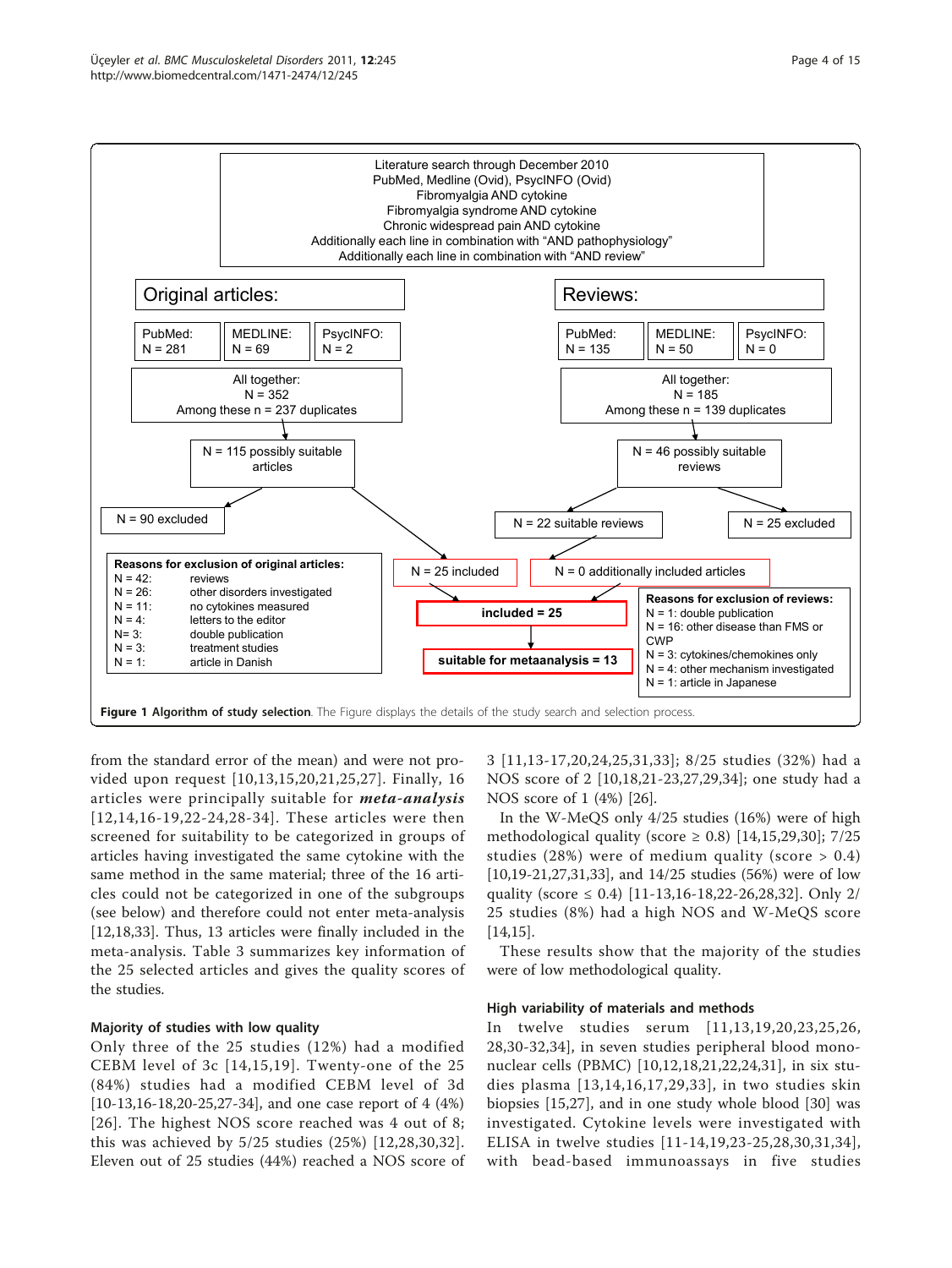| <b>Diagnosis</b><br>criteria                                                             | <b>Results</b><br>Author, yr. N patients/controls<br>a) Material<br>b) Methods<br>c) Investigated targets                       |                                                                                                                                                                                                                                                    |                                                                                                                                                                                                                                                                                                                       | <b>Modified</b><br><b>CEBM</b><br>level | NOS W-         | MeQS |
|------------------------------------------------------------------------------------------|---------------------------------------------------------------------------------------------------------------------------------|----------------------------------------------------------------------------------------------------------------------------------------------------------------------------------------------------------------------------------------------------|-----------------------------------------------------------------------------------------------------------------------------------------------------------------------------------------------------------------------------------------------------------------------------------------------------------------------|-----------------------------------------|----------------|------|
| Hader, 1991 12/10<br>Smythe                                                              |                                                                                                                                 | a) CD4+ T-lymphocytes from PBMC<br>b) T-cell culture; stimulation<br>experiments with mitogens and<br>measurement of IL-2 secretion<br>c) $IL-2$                                                                                                   | FMS: higher concentration of mitogen<br>was necessary to achieve optimal IL-2<br>secretion; peak time of IL-2 secretion<br>was delayed.<br>Addition of calcium did not correct<br>the reduction in IL-2 secretion in<br>patients with FMS; addition of<br>phorbole myristate acetate led to<br>normal IL-2 secretion. | - 3d                                    | 2              | 0.4  |
| Barth, 1999<br>Wolfe, 1985                                                               | 12 FMS/6 rheumatoid<br>arthritis or osteoarthritis<br>controls/6 controls                                                       | a) supernatant of PBMC<br>b) self established double sandwich<br>ELISA;<br>c) IL-4; IL-2; INFy; GM-CSF; IL-5, IL-10                                                                                                                                | In vitro stimulation of PBMC with<br>different L-tryptophan preparations: 6/<br>12 FMS patients, 2/12 controls: IL-5<br>and IL-10 production                                                                                                                                                                          | 3d                                      | $\overline{4}$ | 0.1  |
| Maes, 1999<br>ACR                                                                        | 21/33                                                                                                                           | In FMS compared to controls:<br>a) serum<br>B) ELISA<br>$IL-6 \leftrightarrow$<br>sIL-6R n<br>c) IL-6, sIL-6 R, sIL-1R, IL-1RA<br>$sIL-1R$ $\hat{n}$<br>IL-1RA n                                                                                   |                                                                                                                                                                                                                                                                                                                       | 3d                                      | 2              | 0.3  |
| Pay. 2000<br>ACR.                                                                        | 25 FMS/25 chronic<br>musculoskeletal complaints/<br>25 controls                                                                 | a) serum<br>b) ELISA<br>c) IL-1 $\beta$ , TNF, IL-6                                                                                                                                                                                                | No difference for pro-inflammatory<br>cytokines in FMS and controls.                                                                                                                                                                                                                                                  |                                         | 3              | 0.4  |
| 56/56<br>Wallace,<br>Serum, PBMC<br>2001<br>ACR                                          |                                                                                                                                 | a) serum, PBMC, plasma<br>b) ELISA<br>c) IL-1β, IL-2, IL-6, IL-8, IL-10, sIL-2R, IL-<br>1RA, IFNy, TNF                                                                                                                                             | In FMS compared to controls:<br>IL-1B, IL-2, IL-6, IL-8, IL-10, sIL-2R, IFNy,<br>TNF: $\leftrightarrow$ in sera +PBMC<br>IL-1RA: ft in serum<br>IL-8: $\hat{n}$ in plasma IL-1 RA, IL-6: $\hat{n}$ in<br>PBMC<br>IL-6: ft in PBMC of patients with<br>disease duration $> 2$ years.                                   | 3d                                      | 3              | 0.5  |
| Gür, 2002<br>ACR                                                                         | 81/32<br>a) serum<br>b) ELISA<br>$ L-1 \leftrightarrow$<br>$IL-2 Rn$<br>c) IL-1, IL-2R, IL-6, IL-8<br>$IL-6 \leftrightarrow$    |                                                                                                                                                                                                                                                    | In FMS compared to controls:<br>IL-8 ft                                                                                                                                                                                                                                                                               | 3d                                      | $\overline{2}$ | 0.4  |
| Schwarz,<br>2002<br>ACR                                                                  | 17/17                                                                                                                           | a) serum<br>b) ELISA<br>c) $IL-6$                                                                                                                                                                                                                  | IL-6 ft during tryptophan depletion in 3d<br>FMS                                                                                                                                                                                                                                                                      |                                         | $\overline{4}$ | 0.3  |
| Amel<br>Kashipaz,<br>2003<br>ACR                                                         | 22 FMS/CFS/19                                                                                                                   | a) PBMC<br>In FMS compared to controls:<br>b) intracellular cytokine stain; flow<br>$ L-1\alpha \leftrightarrow$<br>$IL-6 \leftrightarrow$<br>cytometry<br>c) IL-1 $\alpha$ , IL-6, IL-10, TNF<br>$IL-10 \leftrightarrow$<br>TNF $\leftrightarrow$ |                                                                                                                                                                                                                                                                                                                       | 3d                                      | $\overline{2}$ | 0.7  |
| Salemi,<br>2003<br><b>ACR</b>                                                            | 53/10<br>a) skin biopsy<br>b) RT-PCR, IHC<br>$IL-1\beta$ (19/50)<br>c) IL-1 $\beta$ , IL-6, TNF<br>$IL-6(14/51)$<br>TNF (17/53) |                                                                                                                                                                                                                                                    | Detectable cytokines in FMS:<br>None of the cytokines could be<br>detected in control skin.                                                                                                                                                                                                                           | 3d                                      | $\overline{2}$ | 0.7  |
| Ardic, 2006<br>ACR.                                                                      | 21/10                                                                                                                           | a) serum<br>b) ELISA<br>c) IL-1 (after balneo therapy)                                                                                                                                                                                             | After balneo therapy:<br>IL-1↓ in FMS                                                                                                                                                                                                                                                                                 | 3d                                      | 3              | 0.2  |
| Üçeyler,<br>26/40<br>a) serum; whole blood<br>2006<br>b) qRT-PCR;<br>ACR<br><b>ELISA</b> |                                                                                                                                 | c) IL-2, IL-4, IL-8, IL-10, TNF, TGF-B1                                                                                                                                                                                                            | In FMS compared to controls:<br>$IL-2 \leftrightarrow$<br>$IL-4$<br>$IL-8 \leftrightarrow$<br>$IL-10 \Downarrow$<br>$TGF-B1 \leftrightarrow$<br>TNF $\leftrightarrow$                                                                                                                                                 | $\overline{4}$                          | 0.8            |      |

# <span id="page-4-0"></span>Table 3 Characteristics of all studies included in the systematic review investigating cytokines in FMS patients.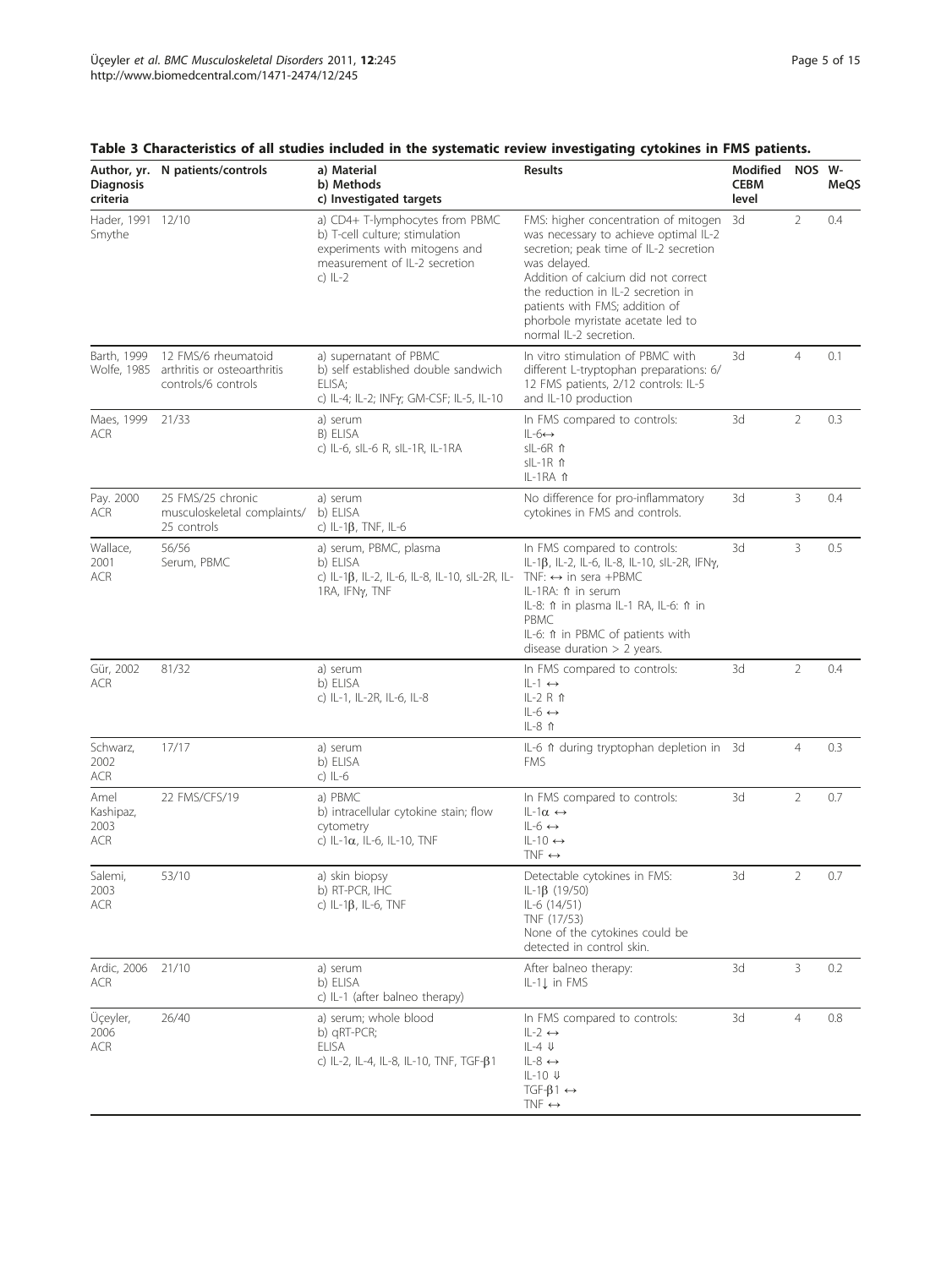## Table 3 Characteristics of all studies included in the systematic review investigating cytokines in FMS patients. (Continued)

| Bazzichi,<br>2007<br>ACR          | 285/40 (16 rheumatoid<br>arthritis cases, two Sjögren's<br>syndrome cases, 16<br>systemic lupus<br>erythematosus cases,<br>four systemic sclerosis cases,<br>two undifferentiated<br>connective-<br>tissue disease cases)/100 | a) serum, plasma<br>b) ELISA<br>c) IL-1, IL-6, IL-8, IL-10, TNFα                                                                                                                                                                                  | No intergroup difference for cytokines. 3d                                                                                                                                                                                                                                                                                                                           |                | 3              | 0.2 |
|-----------------------------------|-------------------------------------------------------------------------------------------------------------------------------------------------------------------------------------------------------------------------------|---------------------------------------------------------------------------------------------------------------------------------------------------------------------------------------------------------------------------------------------------|----------------------------------------------------------------------------------------------------------------------------------------------------------------------------------------------------------------------------------------------------------------------------------------------------------------------------------------------------------------------|----------------|----------------|-----|
| Bazzichi,<br>2007<br>ACR          | 80/45                                                                                                                                                                                                                         | a) plasma<br>b) ELISA<br>c) IL-1, IL-6, IL-8, IL-10, TNF                                                                                                                                                                                          | IL-10, IL-8, TNF: FMS > controls                                                                                                                                                                                                                                                                                                                                     | 3c             | 3              | 0.9 |
| Macedo,<br>2007<br><b>ACR</b>     | 18/22                                                                                                                                                                                                                         | a) PBMC<br>After dexamethasone: reduction of<br>cytokines FMS > controls.<br>b) automated biochip array; before<br>and after 1.5 mg of dexamethasone<br>per os<br>c) IL-1 $\alpha$ , IL-1 $\beta$ , IL-2, IL-4, IL-6, IL-8, IL-<br>10, IFNy, TNF  |                                                                                                                                                                                                                                                                                                                                                                      | 3d             | $\overline{2}$ | 0.4 |
| Kaufmann,<br>2007<br>ACR          | 22/15 CRPS/37                                                                                                                                                                                                                 | a) T-cells<br>b) FACS analysis<br>c) IL-2, IFNy, IL-4, IL-10                                                                                                                                                                                      | No difference in percentage of<br>cytokine producing cells between<br>FMS and controls.                                                                                                                                                                                                                                                                              | 3d             | $\overline{2}$ | 0.6 |
| Togo,<br>2008<br>ACR              | 7/9                                                                                                                                                                                                                           | No difference between groups.<br>a) plasma<br>b) Beadlyte multi-cytokine assay<br>"FM patients showed a shift to<br>c) IL-10, IL-6, IL-8, IL-1, TNF<br>increased IL-10 in the<br>nighttime compared to controls."                                 |                                                                                                                                                                                                                                                                                                                                                                      | 3d             | $\overline{2}$ | 0.8 |
| Wang, 2008 20/80<br><b>ACR</b>    |                                                                                                                                                                                                                               | At baseline: IL-8 in FMS > controls; no 3d<br>a) serum<br>b) Bio-Plex cytokine assay<br>difference for other cytokines.<br>c) IL-6, IL-8, IL-10, IL-4, TNF                                                                                        |                                                                                                                                                                                                                                                                                                                                                                      |                | $\overline{4}$ | 0.4 |
| Zhang,<br>2008<br>ACR             | 92/69 family members/62<br>anonymous blood samples<br>from blood bank                                                                                                                                                         | a) plasma<br>b) Cytokine Twenty-Five-Plex<br>Antibody Bead Kit<br>c) MCP-1, Eotaxin, IP-10, IL-13, IL-5, IL-<br>10, IL-1b, IL-2, IL-4, IL-6, IL-7, IL-8, IL-<br>12, IL-15, IL-17, TNF, IFNa, IFNg, GM-<br>CSF, MIG, MIP-1a, MIP-1b, IL-1ra, IL-2r | Eotaxin and MIP: FMS > controls                                                                                                                                                                                                                                                                                                                                      | 3d             | 3              | 0.5 |
| Feng, 2009<br><b>ACR</b>          | 100 FMS patients and family<br>members/35 unaffected<br>parents                                                                                                                                                               | a) plasma<br>b) Cytokine Twenty-Five-Plex<br>Antibody Bead Kit<br>c) Eotaxin, MIP.1a, MCP-1, IP10, IL-12,<br>IL-1 $\beta$                                                                                                                         | Rare missense variants of the MEFV<br>gene are associated with risk of FMS<br>and are present in a subset of 15% of<br>FMS patients. This subset had, on<br>average, high levels of plasma IL-1b<br>compared to FMS patients without<br>rare variants, unaffected family<br>members with or without rare<br>variants, and unrelated controls of<br>unknown genotype. | 3d             | 3              | 0.4 |
| Blanco,<br>2010<br>ACR            | 63/49                                                                                                                                                                                                                         | a) skin<br>b) immuno-histochemistry<br>c) MCP-1, TNF                                                                                                                                                                                              | MCP-1: FMS < controls                                                                                                                                                                                                                                                                                                                                                | 3 <sup>c</sup> | $\mathbf{3}$   | 0.8 |
| Blanco,<br>2010<br>ACR            | 79/59                                                                                                                                                                                                                         | a) plasma<br>b) sandwich enzyme immunoassay<br>kits<br>c) IL-8, TNF, sTNF-RI, sTNF-RII, MCP-1                                                                                                                                                     | Patients with FMS have lower<br>systemic levels of MCP-2 than<br>controls.                                                                                                                                                                                                                                                                                           | 3d             | 3              | 0.4 |
| Hernandez,<br>2010<br><b>ACR</b>  | 64/25                                                                                                                                                                                                                         | a) serum<br>b) ELISA<br>c) TNF, IL-1, IL-6                                                                                                                                                                                                        | TNF: $FMS <$ controls<br>IL-1: not detectable in FMS<br>$IL-6$ : FMS $>$ controls                                                                                                                                                                                                                                                                                    | 3c             | $\overline{4}$ | 0.6 |
| lannucelli,<br>2010<br><b>ACR</b> | 51/25 tension type<br>headache/15                                                                                                                                                                                             | a) serum<br>b) multiplex bead-based sandwich<br>immunoassay<br>c) IL-1 $\beta$ , IL-1 $R\alpha$ , IL-4, IL-6, IL-8, IL-10,<br>INFγ, TNF                                                                                                           | $FMS >$ controls: IL-1RA, IL-6, IL-10, TNF 3d                                                                                                                                                                                                                                                                                                                        |                | 3              | 0.7 |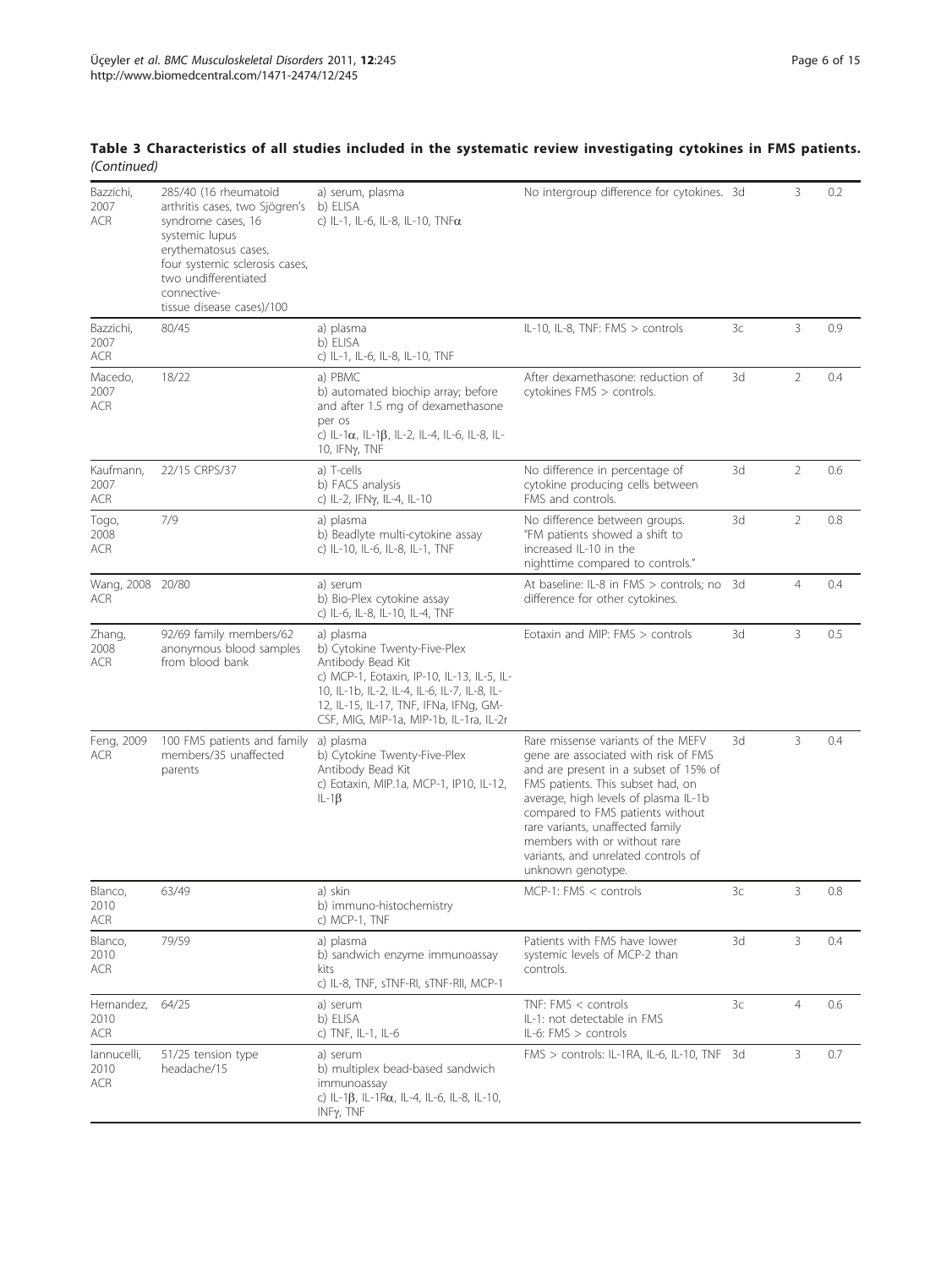| Ortega,<br>2010<br><b>ACR</b> | 9/9     | a) PBMC<br>b) ELISA<br>c) IL-1 $\beta$ , TNF, IL-6, IL-10                                                                    | For all cytokines investigated: higher<br>values at baseline in FMS compared<br>to controls; after aquatic exercise<br>levels as in controls.   | -3d | 0.3 |
|-------------------------------|---------|------------------------------------------------------------------------------------------------------------------------------|-------------------------------------------------------------------------------------------------------------------------------------------------|-----|-----|
| Ross, 2010<br><b>ACR</b>      | 24/none | a) serum<br>b) bead-based immunofluorescence<br>assay<br>c) IL-1 $\alpha$ , IL-1 $\beta$ , IL-1RA, IL-6, IL-8, IL-10,<br>tnf | IL-6 and IL-8: FMS responders (i.e. GH 4<br>response to exercise of $\geq$ 5 ng/mL)<br>higher than FMS non-responders. For<br>IL-1α vice versa. |     | 0.2 |

Table 3 Characteristics of all studies included in the systematic review investigating cytokines in FMS patients. (Continued)

#### **Abbreviations:**

ACR: American College of Rheumatology; CEMB: Center of Evidence Based Medicine; ELISA: enzyme linked immunosorbent assay; FMS: fibromyalgia syndrome; IL: interleukin; NOS: Newcastle Ottawa Scale; NR: not reported; PBMC: peripheral blood mononuclear cells; qRT-PCR: quantitative real-time PCR; R: receptor; RA: receptor antagonist; W-MeQS: Würzburg Methodological Quality Score; yrs: years

[[17](#page-14-0),[20](#page-14-0),[26,29](#page-14-0),[33](#page-14-0)], with FACS analysis in two studies [[10,21](#page-14-0)], with quantitative real-time PCR in one study [[30](#page-14-0)], with reverse transcription PCR in one study [[27](#page-14-0)], with immunohistochemistry in one study [\[15](#page-14-0)].

There is little overlap in materials and methods used between different studies investigating cytokine levels in FMS patients.

#### Systematic review

#### Serum (Table [4](#page-7-0))

Serum samples of 643 FMS patients, 109 patients in disease control groups, and 301 healthy controls were investigated. Only one study reached a modified CEMB level of 3c [[19\]](#page-14-0); ten studies had a modified CEMB level of 3d [\[11,13,20,23,25,28,30-32,34\]](#page-14-0); one study had a modified CEMB level of 4 [[26](#page-14-0)]. Four studies had a NOS score of 4 [\[19,28,30,32](#page-14-0)], five studies had a NOS score of 3 [[11](#page-14-0),[13](#page-14-0),[20](#page-14-0),[25](#page-14-0),[31](#page-14-0)], two studies had a NOS score of 2 [[23,34\]](#page-14-0), and one study of 1 [[26\]](#page-14-0). Applying W-MeQS only one study was of high methodological quality [\[30](#page-14-0)]; three studies were of medium quality [[19,20,31](#page-14-0)], and eight studies of low methodological quality [[11,13,23](#page-14-0),[25,26,28,32,34\]](#page-14-0).

The following results were reproduced (regardless of the method used and with a minimum of two independent studies): patients with FMS have higher serum levels of IL-1RA [\[20,23,31](#page-14-0)], IL-6 [\[19,20,28](#page-14-0)], and IL-8 [[32,34](#page-14-0)]. No *intergroup difference* was found for serum IL-6 [[13](#page-14-0),[23](#page-14-0),[25](#page-14-0),[31](#page-14-0),[32](#page-14-0),[34](#page-14-0)], IL-1b/IL-1 [[13,20,25,31,34\]](#page-14-0), TNF [[13,25,30-32\]](#page-14-0), IL-2 [[30,31\]](#page-14-0), IL-10 [[13,31,32\]](#page-14-0), IFN-g [[20,31\]](#page-14-0), IL-4 [[20](#page-14-0),[32](#page-14-0)].

Discrepant results are described for IL-6: IL-6 levels were found higher in FMS patients compared to controls in three studies [[19,20,28\]](#page-14-0); 2/3 studies were of medium methodological quality [[19,20\]](#page-14-0), 2/3 studies had a NOS score of 4 [\[19,28](#page-14-0)], and 1/3 study had a modified CEBM of 3c [[19\]](#page-14-0). In six studies no intergroup difference could be found for serum IL-6 levels [[13](#page-14-0),[23](#page-14-0),[25,31,32,34](#page-14-0)]; 5/6 studies were of low methodological quality

[[13,23,25,32](#page-14-0),[34\]](#page-14-0), only 1/6 studies reached a NOS score of 4 [[32](#page-14-0)], and 6/6 studies had a modified CEBM level of 3d [[13,23,25](#page-14-0),[31](#page-14-0),[32,34\]](#page-14-0). The better quality of studies showing elevated serum IL-6 levels in FMS patients compared to controls favors this finding, although in more studies (with less quality) no intergroup difference could be found.

The majority of studies were of low methodological quality and there was hardly an overlap in the methods used and the cytokines investigated. Only IL-1RA, IL-6, and IL-8 were higher expressed in sera of FMS patients, while for all other cytokines no intergroup difference could be found.

# Plasma (Table [5\)](#page-9-0)

Plasma cytokine levels were investigated in seven studies [[13,14,16](#page-14-0),[17,29,31,33](#page-14-0)].

Plasma samples of 699 FMS patients, 109 patients in disease control groups, and 357 healthy controls were investigated. Only one study reached a modified CEMB level of 3c [[14](#page-14-0)]; six studies had a modified CEMB level of 3d [\[13,16,17,29,31,33\]](#page-14-0). Six studies had a NOS score of 3 [\[13](#page-14-0),[14,16,17](#page-14-0),[31,33\]](#page-14-0), one study of 2 [[29\]](#page-14-0). Applying W-MeQS only two studies were of high methodological quality [[14,29\]](#page-14-0), two studies were of medium [\[31,33\]](#page-14-0), and two studies of low methodological quality [[16,17](#page-14-0)].

The following results were reproduced (regardless of the method used and with a minimum of two independent studies): patients with FMS have higher plasma levels of IL-8 [[14](#page-14-0),[31](#page-14-0)]. No intergroup difference was found for plasma IL-1β/IL-1 [[13,14,17,29](#page-14-0),[31](#page-14-0),[33](#page-14-0)], IL-6<br>[13,14,29,31,33], IL-8 [13,16,29,33], TNF  $[13, 14, 29, 31, 33]$  $[13, 14, 29, 31, 33]$  $[13, 14, 29, 31, 33]$  $[13, 14, 29, 31, 33]$  $[13, 14, 29, 31, 33]$  $[13, 14, 29, 31, 33]$ , [[13,16](#page-14-0),[29](#page-14-0),[31](#page-14-0),[33](#page-14-0)], and IL-10 [[13](#page-14-0),[29,31,33\]](#page-14-0), MCP-1 and IP10 [[17](#page-14-0),[33](#page-14-0)], IL-2 and IFN- $\gamma$  [\[31,33\]](#page-14-0).

Discrepant results are described for IL-8: IL-8 levels were found higher in FMS patients compared to controls in two studies [[14,31](#page-14-0)]; 1/2 studies was of medium [[31\]](#page-14-0) and 1/2 studies was of high methodological quality [[14\]](#page-14-0), both studies had a NOS score of 3, and one study reached a modified CEBM level of 3c [[14](#page-14-0)]. In four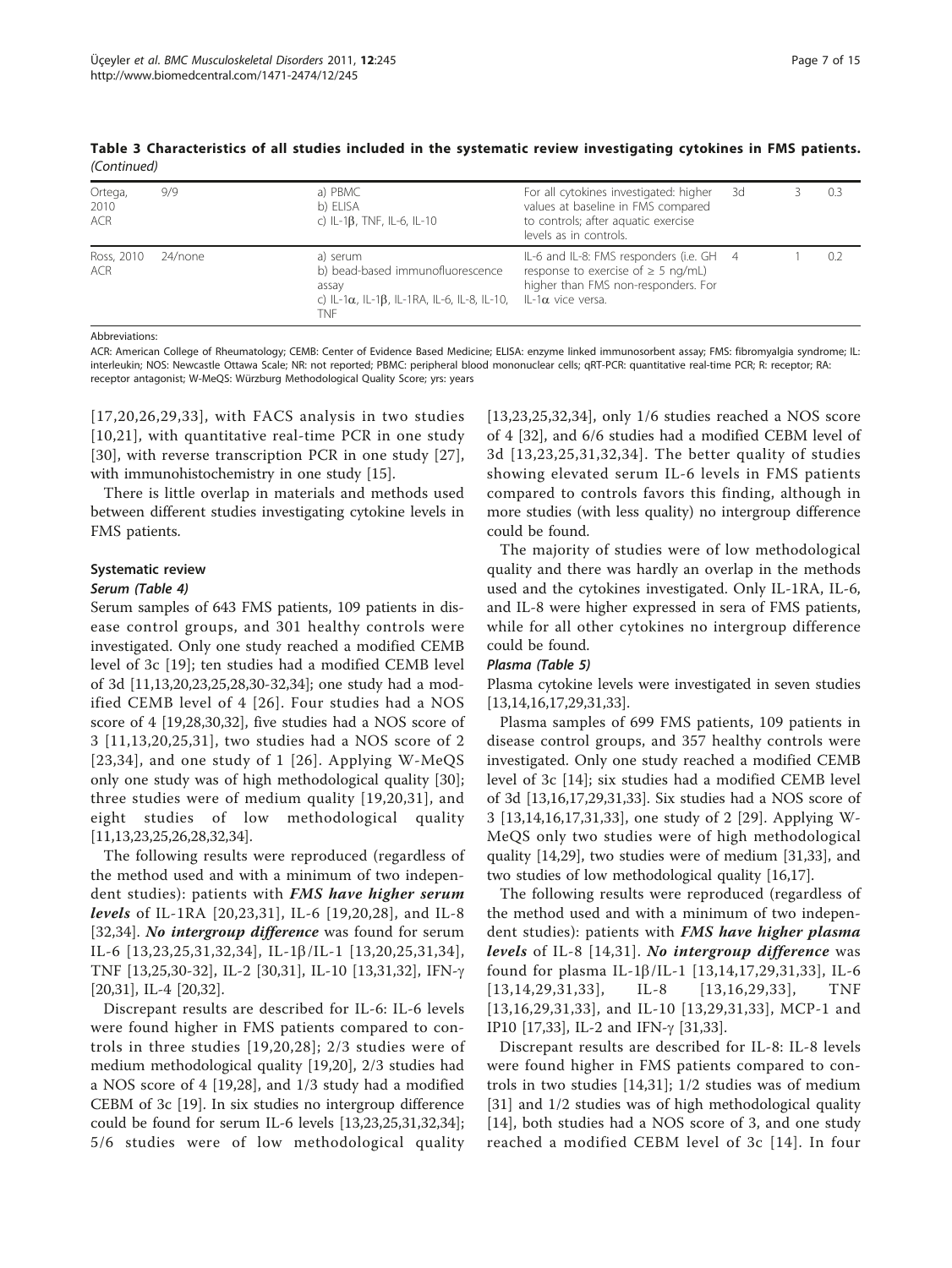| <b>Diagnosis</b><br>criteria     | Author, yr. N patients/controls                                                                                                                                                                                                  | a) Material<br>b) Methods<br>c) Investigated<br>targets                                                                     | <b>Results</b>                                                                                                                                                                                                                                                                                | Modified<br><b>CEBM</b><br>level | NOS W-         | <b>MeOS</b> |
|----------------------------------|----------------------------------------------------------------------------------------------------------------------------------------------------------------------------------------------------------------------------------|-----------------------------------------------------------------------------------------------------------------------------|-----------------------------------------------------------------------------------------------------------------------------------------------------------------------------------------------------------------------------------------------------------------------------------------------|----------------------------------|----------------|-------------|
| Maes, 1999<br><b>ACR</b>         | 21/33                                                                                                                                                                                                                            | a) serum<br>B) ELISA<br>c) IL-6, sIL-6 R, sIL-1R,<br>$IL-1RA$                                                               | In FMS compared to controls:<br>$IL-6 \leftrightarrow$<br>$sIL-6R$ $\hat{n}$<br>$sL-1R$ $\hat{n}$<br>IL-1 RA n                                                                                                                                                                                | 3d                               | $\overline{2}$ | 0.3         |
| Pay. 2000<br><b>ACR</b>          | 25 FMS/25 chronic<br>musculoskeletal<br>complaints/25 controls                                                                                                                                                                   | a) serum<br>b) ELISA<br>c) IL-1b, TNF, IL-6                                                                                 | No difference for pro-inflammatory cytokines in FMS<br>and controls.                                                                                                                                                                                                                          | 3d                               | 3              | 0.4         |
| Wallace,<br>2001<br><b>ACR</b>   | 56/56                                                                                                                                                                                                                            | a) serum, PBMC,<br>plasma<br>b) ELISA<br>c) IL-1 $\beta$ , IL-2, IL-6, IL-8,<br>IL-10, sIL-2 R, IL-1 RA,<br>IFNγ, TNF       | In FMS compared to controls:<br>IL-1 $\beta$ , IL-2, IL-6, IL-8, IL-10, sIL-2 R, IFN $\gamma$ , TNF: $\leftrightarrow$ in sera<br>+PBMC<br>IL-1 RA: 1 in serum<br>IL-8: ft in plasma<br>IL-1 RA, IL-6: 1 in PBMC<br>IL-6: $\hat{n}$ in PBMC of patients with disease duration $> 2$<br>years. | 3d                               | 3              | 0.5         |
| Gür,<br>2002<br>ACR              | 81/32                                                                                                                                                                                                                            | a) serum<br>b) ELISA<br>c) IL-1, IL-2R, IL-6,<br>$IL-8$                                                                     | In FMS compared to controls:<br>$ L-1 \leftrightarrow$<br>$IL-2 Rn$<br>$IL-6 \leftrightarrow$<br>IL-8 ft                                                                                                                                                                                      | 3d                               | $\overline{2}$ | 0.4         |
| Schwarz,<br>2002<br>ACR          | 17/17                                                                                                                                                                                                                            | a) serum<br>b) ELISA<br>c) $IL-6$                                                                                           | IL-6 ft during tryptophan depletion in FMS                                                                                                                                                                                                                                                    | 3d                               | $\overline{4}$ | 0.3         |
| Ardic, 2006<br><b>ACR</b>        | 21/10 (data not given)                                                                                                                                                                                                           | a) serum<br>b) ELISA<br>c) IL-1 (after balneo<br>therapy)                                                                   | After balneo therapy:<br>IL-1↓ in FMS                                                                                                                                                                                                                                                         | 3d                               | 3              | 0.2         |
| Üçeyler,<br>2006<br><b>ACR</b>   | 26/40                                                                                                                                                                                                                            | a) serum; whole blood<br>b) qRT-PCR;<br><b>ELISA</b><br>c) IL-2, IL-4, IL-8, IL-10,<br>TNF, TGF $\beta$ 1                   | In FMS compared to controls:<br>$IL-2 \leftrightarrow$<br>$IL-4$ $U$<br>$IL-8 \leftrightarrow$<br>$IL-10$ $U$<br>TGF $\beta$ 1 $\leftrightarrow$<br>TNF $\leftrightarrow$                                                                                                                     | 3d                               | $\overline{4}$ | 0.8         |
| Bazzichi,<br>2007<br><b>ACR</b>  | 285/40 (16 rheumatoid<br>arthritis cases, two<br>Sjögren's<br>syndrome cases, 16<br>systemic lupus<br>erythematosus cases,<br>four systemic sclerosis<br>cases, two undifferentiated<br>connective-<br>tissue disease cases)/100 | a) serum, plasma<br>b) ELISA<br>c) IL-1, IL-6, IL-8, IL-10,<br><b>TNF</b>                                                   | No intergroup difference for cytokines.                                                                                                                                                                                                                                                       | 3d                               | 3              | 0.2         |
| Wang, 2008<br><b>ACR</b>         | 20/80                                                                                                                                                                                                                            | a) serum<br>b) Bio-Plex cytokine<br>assay<br>c) IL-6, IL-8, IL-10, IL-4,<br><b>TNF</b>                                      | At baseline: IL-8 in FMS > controls; no difference for<br>other cytokines.                                                                                                                                                                                                                    | 3d                               | $\overline{4}$ | 0.4         |
| Hernandez,<br>2010<br><b>ACR</b> | 64/25                                                                                                                                                                                                                            | a) serum<br>b) ELISA<br>c) TNF, IL-1, IL-6                                                                                  | TNF: $FMS <$ controls<br>IL-1: not detectable in FMS<br>$IL-6$ : FMS $>$ controls                                                                                                                                                                                                             | 3c                               | $\overline{4}$ | 0.6         |
| lannucelli,<br>2010<br>ACR       | 51/25 tension type<br>headache/15                                                                                                                                                                                                | a) serum<br>b) multiplex bead-<br>based sandwich<br>immunoassay<br>c) IL-1b, IL-1Ra, IL-4, IL-<br>6, IL-8, IL-10, INFy, TNF | $FMS >$ controls: IL-1Ra, IL-6, IL-10, TNF                                                                                                                                                                                                                                                    | 3d                               | $\mathbf{3}$   | 0.7         |

# <span id="page-7-0"></span>Table 4 Characteristics of studies investigating serum levels of cytokines in FMS patients.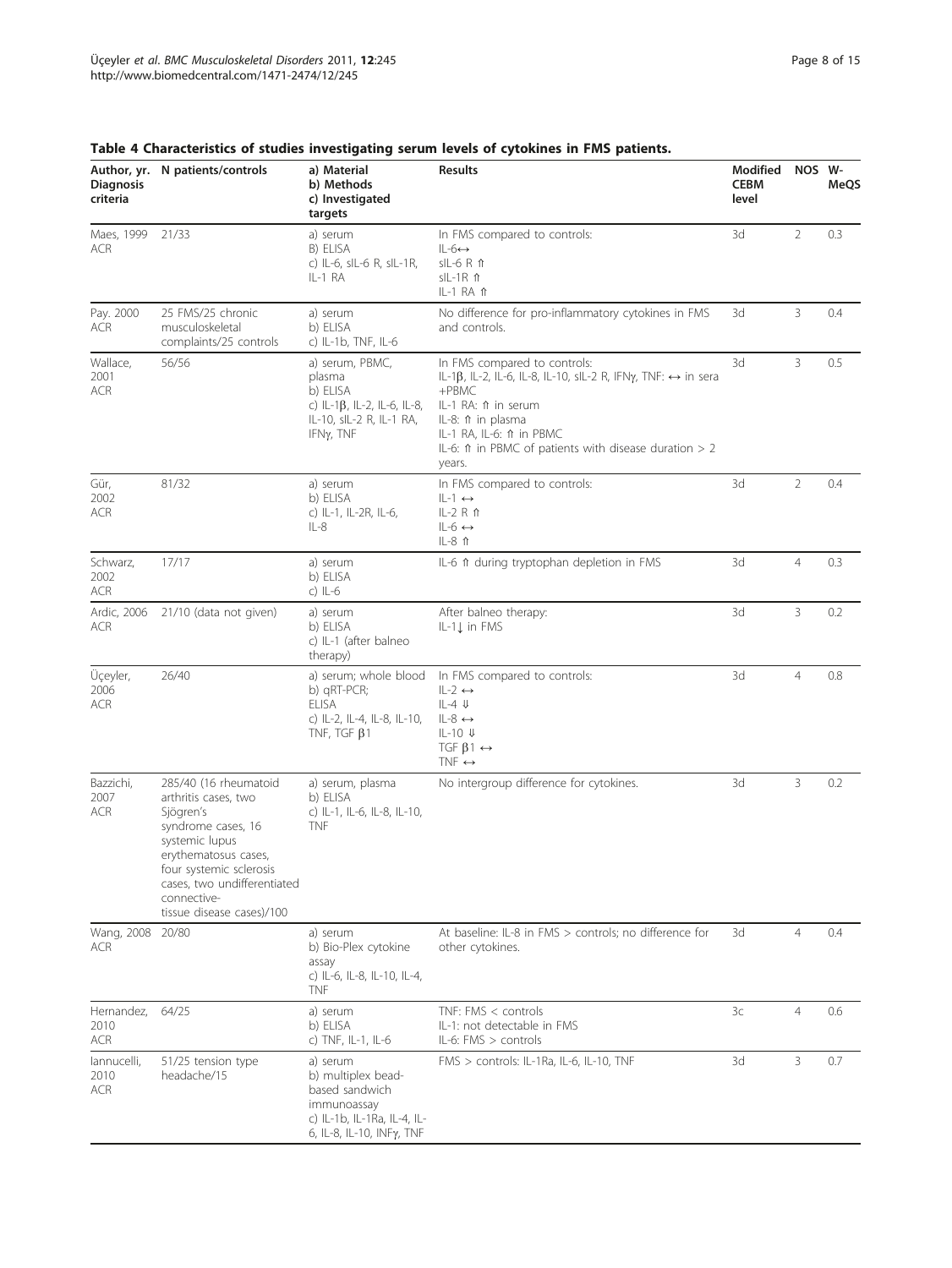| Ross, 2010<br><b>ACR</b> | 24/none | a) serum<br>b) bead-based<br>immunofluorescence<br>assay<br>c) IL-1a, IL-1b, IL-1RA,<br>IL-6, IL-8, IL-10, TNF | IL-6 and IL-8: FMS responders (i.e. GH response to<br>exercise of $\geq$ 5 ng/mL) higher than FMS non-<br>responders. For IL-1a vice versa. |  | 0.2 |
|--------------------------|---------|----------------------------------------------------------------------------------------------------------------|---------------------------------------------------------------------------------------------------------------------------------------------|--|-----|
| $FMS >$ controls         |         |                                                                                                                |                                                                                                                                             |  |     |

### Table 4 Characteristics of studies investigating serum levels of cytokines in FMS patients. (Continued)

FMS > controls

IL-1 RA: Iannuccelli 2010; Maes, 1999; Wallace 2001

IL-6: Iannucelli, 2010; Schwarz, 2002; Hernandez, 2010

IL-8: Gür, 2002; Wang, 2008

FMS = controls

IL-6: Maes, 1999; Pay, 2000; Wallace, 2001; Gür, 2002b; Bazzichi, 2007; Wang 2008

IL-1b/IL-1: Pay, 2000; Wallace, 2001; Gür, 2002b; Bazzichi, 2007; Iannucelli, 2010

TNF: Pay, 2000; Wallace, 2001; Bazzichi, 2007; Wang, 2008

IL-2: Wallace, 2001; Üçeyler, 2006

IL-10: Wallace, 2001; Bazzichi, 2007; Wang, 2008

IFN-g: Wallace, 2001; Iannucelli, 2010

IL-4: Wang, 2008; Iannucelli, 2010

Abbreviations:

ACR: American College of Rheumatology; CEMB: Center of Evidence Based Medicine; ELISA: enzyme linked immunosorbent assay; FMS: fibromyalgia syndrome; IL: interleukin; KYN: kynurenine; NOS: Newcastle Ottawa Scale; NR: not reported; PBMC: peripheral blood mononuclear cells; qRT-PCR: quantitative real-time PCR; R: receptor; RA: receptor antagonist; W-MeQS: Würzburg Methodological Quality Score; yr: year

studies no intergroup difference could be found for plasma IL-8 levels [\[13,16](#page-14-0),[29](#page-14-0),[33](#page-14-0)]; 2/4 studies were of low methodological quality [[13,16\]](#page-14-0) and 3/4 studies had a NOS score of 3 [[13](#page-14-0),[16](#page-14-0),[33\]](#page-14-0); the only study with high methodological quality had a NOS score of only 2 [\[29](#page-14-0)]; all four studies had a modified CEBM level of 3d. The better quality of studies showing elevated plasma IL-8 levels in FMS patients compared to controls favors this finding, although in more studies (with less quality) no intergroup difference could be found.

The majority of studies were of low methodological quality with only little overlap in methodology and cytokines investigated. A difference between FMS patients and controls was found only for IL-8 plasma levels. When taking studies investigating serum and plasma together we found no intergroup difference.

### Whole blood (Table [6](#page-10-0))

Cytokine expression in whole blood of patients with FMS was investigated in one study including 26 FMS patients and 40 healthy controls [[30\]](#page-14-0). The study had a modified CEMB level of 3d, a NOS of 4 and was of high methodological quality and found reduced levels of the anti-inflammatory cytokines IL-4 and IL-10 gene expression in FMS patients compared to controls. These results were not reproduced.

### Peripheral blood mononuclear cells (Table [7](#page-10-0))

Cytokine expression in peripheral blood mononuclear cells (PBMC) was investigated in seven studies [[10,12,18](#page-14-0),[21,22,24,31](#page-14-0)].

PBMC of 151 FMS patients, 21 patients in disease control groups, and 159 healthy controls were investigated. All seven studies had a modified CEMB level of 3d [[10](#page-14-0),[12](#page-14-0),[18](#page-14-0),[21,22,24,31\]](#page-14-0). One study reached a NOS

score of 4 [[12](#page-14-0)], two studies of 3 [[24,31\]](#page-14-0), and four studies of 2 [\[10,18,21,22\]](#page-14-0). Applying W-MeQS three studies were of medium methodological quality [[10,21,31](#page-14-0)] and four were of low quality [[12,18,22](#page-14-0),[24](#page-14-0)].

The following results were reproduced (regardless of the method used and with a minimum of two independent studies): no intergroup difference was found for IL-10 secretion from PBMC between FMS patients and controls [\[10,22,31\]](#page-14-0).

FMS patients do not differ in PBMC cytokine levels from healthy controls.

### Skin (Table [8](#page-11-0))

Cytokine expression in skin of FMS patients was investigated in two studies including 116 FMS patients, and 59 healthy controls [[15](#page-14-0),[27\]](#page-14-0). One study had a modified CEMB level of 3c [\[15\]](#page-14-0) and one of 3d [[27](#page-14-0)]; one study had a NOS score of 3 [\[16\]](#page-14-0), the other of 2 [\[27](#page-14-0)]. Applying W-MeQS one study was of high methodological quality [[16\]](#page-14-0), one study of medium quality [[27\]](#page-14-0). In the study by Salemi et al.  $[27]$  $[27]$  $[27]$  IL-1 $\beta$ , IL-6, and TNF were detectable in skin samples of a subgroup of FMS patients using reverse transcription PCR and immunohistochemistry, while in controls none of these cytokines could be detected. Blanco et al. [[15](#page-14-0)] investigated TNF and MCP-1 in skin biopsies using immunohistochemistry and found lower MCP-1 expression in FMS patients than in controls. None of the results were reproduced.

### Meta-analysis

In the selected 16 papers for meta-analysis authors investigated different cytokines with various methods. We therefore created subgroups of papers that investigated the same cytokine with the same or a comparable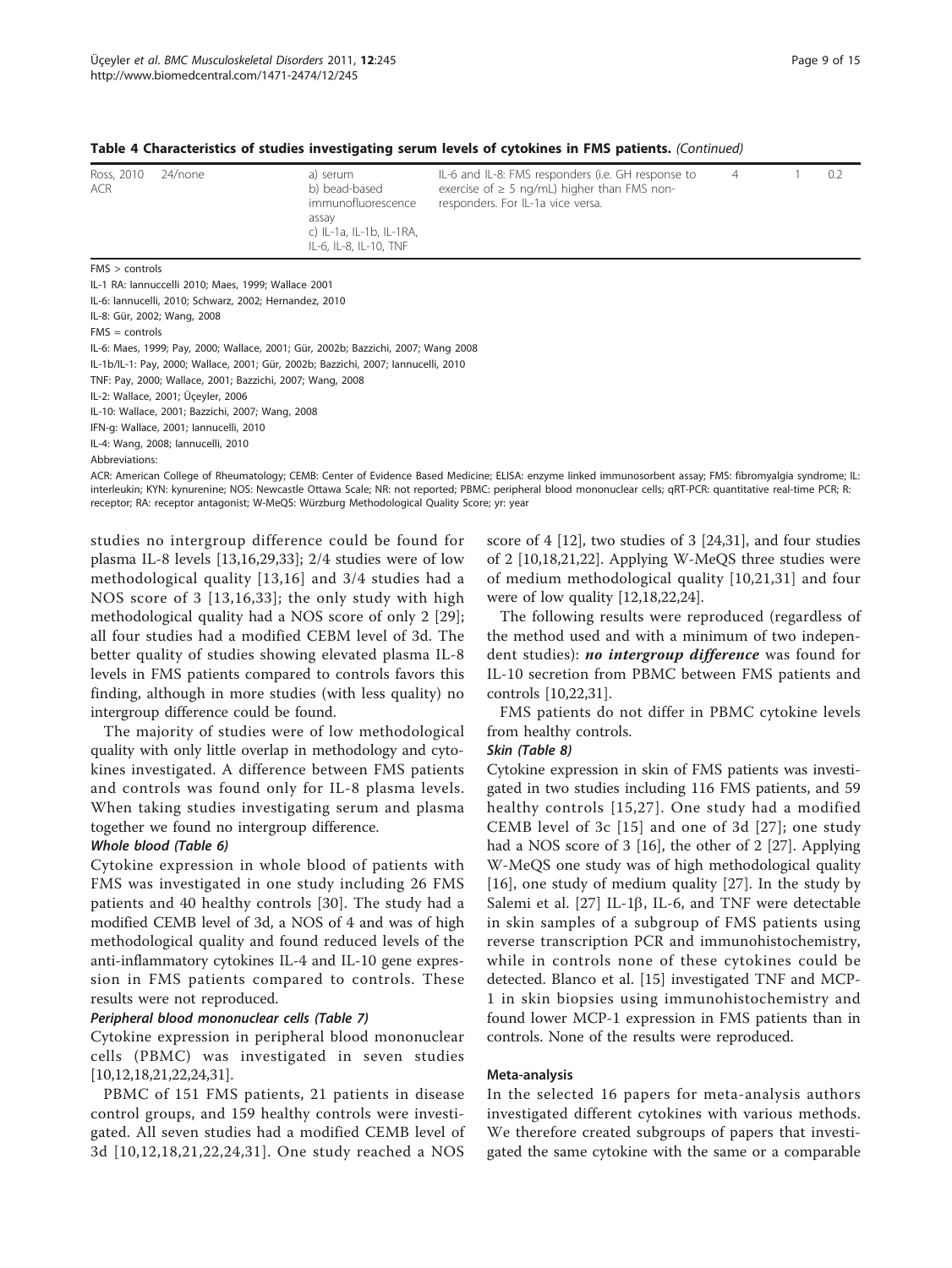| Author,<br>yr.<br><b>Diagnosis</b><br>criteria         | N patients/<br>controls                                                                                                                                                                                                                                                                                                                                       | a) Material<br>b) Methods<br>c) Investigated targets                                                                                                                                                                                                                                                                              | Results                                                                                                                                                                                                                                                                                                                                                           | Modified<br><b>CEBM</b><br>level | NOS W-         | MeQS |
|--------------------------------------------------------|---------------------------------------------------------------------------------------------------------------------------------------------------------------------------------------------------------------------------------------------------------------------------------------------------------------------------------------------------------------|-----------------------------------------------------------------------------------------------------------------------------------------------------------------------------------------------------------------------------------------------------------------------------------------------------------------------------------|-------------------------------------------------------------------------------------------------------------------------------------------------------------------------------------------------------------------------------------------------------------------------------------------------------------------------------------------------------------------|----------------------------------|----------------|------|
| Wallace,<br>2001<br>ACR                                | 56/56<br>a) serum, PBMC, plasma<br>In FMS compared to controls:<br>b) ELISA<br>IL-1B, IL-2, IL-6, IL-8, IL-10, sIL-2R, IFNy,<br>TNF: $\leftrightarrow$ in sera +PBMC<br>c) IL-1 $\beta$ , IL-2, IL-6, IL-8, IL-10, sIL-2R, IL-1RA,<br>IFN <sub>y</sub> , TNF<br>IL-1RA: ft in serum<br>IL-8: ft in plasma<br>IL-1RA, IL-6: î in PBMC<br>duration $> 2$ years. |                                                                                                                                                                                                                                                                                                                                   | IL-6: ft in PBMC of patients with disease                                                                                                                                                                                                                                                                                                                         | 3d                               | 3              | 0.5  |
| Bazzichi,<br>2007<br><b>ACR</b>                        | 285/40 (16<br>rheumatoid arthritis<br>cases, two Sjögren's<br>syndrome cases, 16<br>systemic lupus<br>erythematosus<br>cases,<br>four systemic<br>sclerosis cases, two<br>undifferentiated<br>connective-<br>tissue disease<br>cases)/100                                                                                                                     | a) serum, plasma<br>b) ELISA<br>c) IL-1, IL-6, IL-8, IL-10, TNF                                                                                                                                                                                                                                                                   | No intergroup difference for cytokines.                                                                                                                                                                                                                                                                                                                           | 3d                               | 3              | 0.2  |
| Bazzichi,<br>2007<br>ACR                               | 80/45                                                                                                                                                                                                                                                                                                                                                         | a) plasma<br>IL-10, IL-8, TNF: FMS > controls<br>b) ELISA<br>c) IL-1, IL-6, IL-8, IL-10, TNF                                                                                                                                                                                                                                      |                                                                                                                                                                                                                                                                                                                                                                   | 3c                               | 3              | 0.9  |
| Togo,<br>2008<br><b>ACR</b>                            | 7/9                                                                                                                                                                                                                                                                                                                                                           | a) plasma<br>No difference between groups.<br>b) Beadlyte multi-cytokine assay<br>c) IL-10, IL-6, IL-8, IL-1, TNF                                                                                                                                                                                                                 |                                                                                                                                                                                                                                                                                                                                                                   | 3d                               | $\overline{2}$ | 0.8  |
| Zhang,<br>2008<br><b>ACR</b>                           | 92/69 family<br>members/62<br>anonymous blood<br>samples from blood<br>bank                                                                                                                                                                                                                                                                                   | a) plasma<br>b) Cytokine Twenty-Five-Plex Antibody<br>Bead Kit<br>c) MCP-1, Eotaxin, IP-10, IL-13, IL-5, IL-10,<br>IL-1β, IL-2, IL-4, IL-6, IL-7, IL-8, IL-12, IL-15,<br>IL-17, TNF, IFN $\alpha$ , IFN $\gamma$ , GM-CSF, MIG, MIP-<br>$1\alpha$ , MIP-1 $\beta$ , IL-1RA, IL-2R                                                 | Eotaxin and MIP: FMS > controls                                                                                                                                                                                                                                                                                                                                   | 3d                               | 3              | 0.5  |
| Feng,<br>2009<br><b>ACR</b>                            | 100 FMS patients<br>a) plasma<br>b) Cytokine Twenty-Five-Plex Antibody<br>and family<br>members/35<br>Bead Kit<br>unaffected parents<br>c) Eotaxin, MIP-1 $\alpha$ , MCP-1, IP10, IL-12, IL-<br>1β                                                                                                                                                            |                                                                                                                                                                                                                                                                                                                                   | Rare missense variants of the MEFV gene<br>are associated with risk of FMS and are<br>present in a subset of 15% of FMS<br>patients. This subset had, on average,<br>high levels of plasma IL-1b compared to<br>FMS patients without rare variants,<br>unaffected family members with or<br>without rare variants, and unrelated<br>controls of unknown genotype. | 3d                               | 3              | 0.4  |
| Blanco,<br>2010<br>ACR                                 | 79/59                                                                                                                                                                                                                                                                                                                                                         | a) plasma<br>b) sandwich enzyme immunoassay kits<br>c) IL-8, TNF, sTNF-RI, sTNF-RII, MCP-1                                                                                                                                                                                                                                        | Patients with FMS have lower systemic<br>levels of MCP-2 than controls.                                                                                                                                                                                                                                                                                           | 3d                               | 3              | 0.4  |
| $FMS >$ controls<br>$FMS = controls$<br>Abbreviations: | IL-8: Bazzichi, 2007b; Wallace, 2001<br>IL-8: Bazzichi, 2007a; Zhang, 2008; Togo, 2009; Blanco, 2010b<br>MCP-1 and IP10: Zhang, 2001;Feng 2009<br>IL-2: Wallace, 2001; Zhang, 2008<br>IFNy: Wallace, 2001; Zhang, 2008                                                                                                                                        | IL-1β/IL-1: Wallance, 2001; Bazzichi, 2007a and b; Zhang, 2008; Feng, 2009; Togo, 2009<br>IL-6: Wallance, 2001; Bazzichi, 2007a; Bazzichi, 2007a and b; Zhang, 2008; Togo, 2009<br>TNF: Wallance, 2001; Bazzichi, 2007a; Zhang, 2008; Togo, 2009; Blanco, 2010b<br>IL-10: Wallace, 2001; Bazzichi, 2007a; Zhang, 2008; Togo, 2009 |                                                                                                                                                                                                                                                                                                                                                                   |                                  |                |      |

# <span id="page-9-0"></span>Table 5 Characteristics of studies investigating plasma levels of cytokines in FMS patients.

ACR: American College of Rheumatology; CEMB: Center of Evidence Based Medicine; ELISA: enzyme linked immunosorbent assay; FMS: fibromyalgia syndrome; IL: interleukin; NOS: Newcastle Ottawa Scale; NR: not reported; PBMC: peripheral blood mononuclear cells; R: receptor; RA: receptor antagonist; W-MeQS: Würzburg Methodological Quality Score; yr: year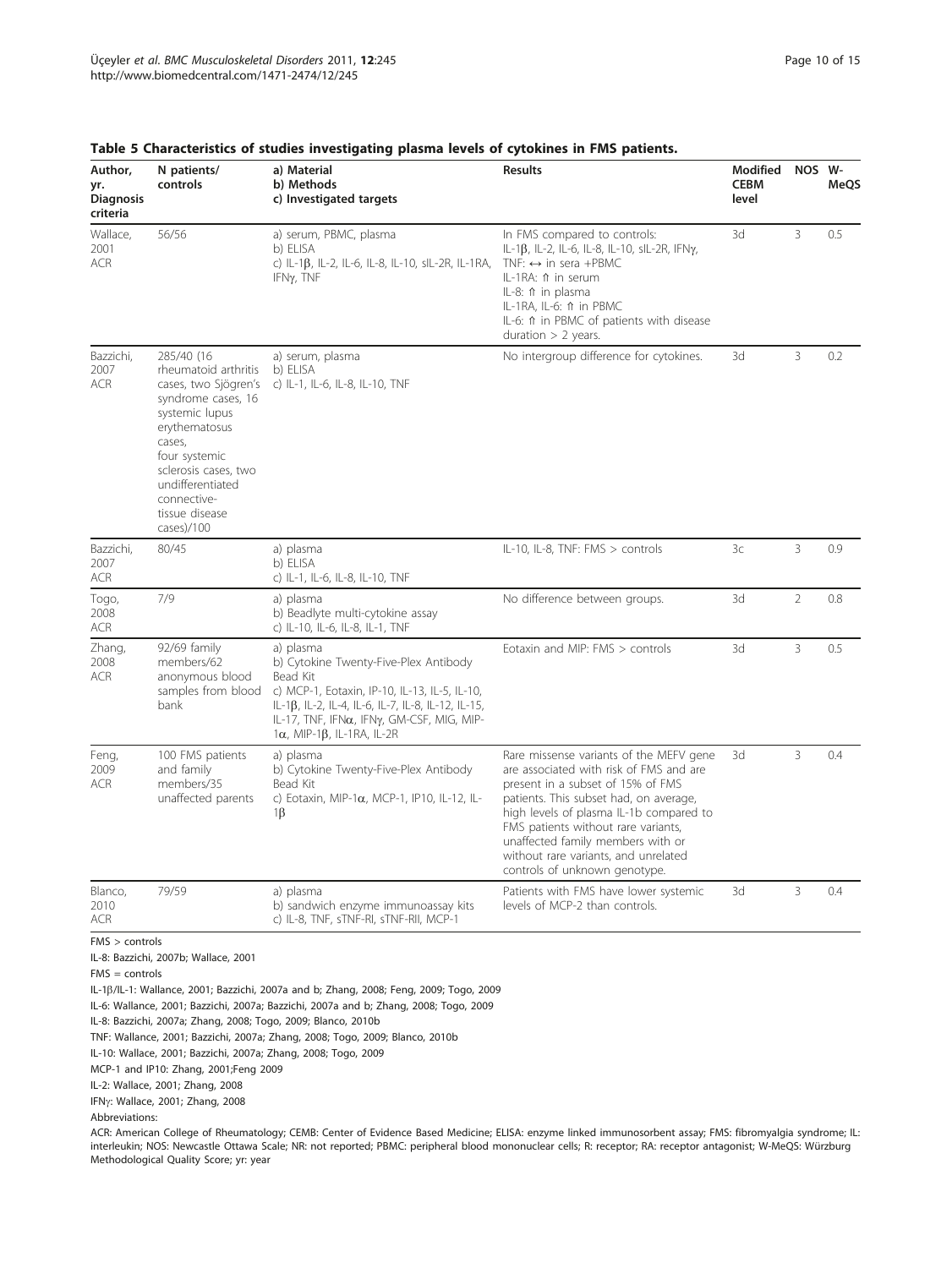| Author, yr.<br>Diagnosis criteria | N patients/controls a) Material | b) Methods<br>c) Investigated targets                                                             | <b>Results</b>                                                                                                                                                                       | Modified CEBM NOS W-MeQS<br>level |   |     |
|-----------------------------------|---------------------------------|---------------------------------------------------------------------------------------------------|--------------------------------------------------------------------------------------------------------------------------------------------------------------------------------------|-----------------------------------|---|-----|
| Üçeyler, 2006<br><b>ACR</b>       | 26/40                           | a) serum; whole blood<br>b) qRT-PCR;<br>FI ISA<br>c) IL-2, IL-4, IL-8, IL-10, TNF, TGF- $\beta$ 1 | In FMS compared to controls: 3d<br>$L-2 \leftrightarrow$<br>$   -4 \Downarrow$<br>$L-8 \leftrightarrow$<br>$II - 10 \Downarrow$<br>$TGF-B1 \leftrightarrow$<br>TNF $\leftrightarrow$ |                                   | 4 | 0.8 |

### <span id="page-10-0"></span>Table 6 Characteristics of studies investigating whole blood levels of cytokines in FMS patients.

Abbreviations:

ACR: American College of Rheumatology; CEMB: Center of Evidence Based Medicine; ELISA: enzyme linked immunosorbent assay; FMS: fibromyalgia syndrome; IL: interleukin; NOS: Newcastle Ottawa Scale; qRT-PCR: quantitative real-time PCR; W-MeQS: Würzburg Methodological Quality Score; yr: year

| Author,<br>yr.<br><b>Diagnosis</b><br>criteria                                                                                                                    | a) Material<br><b>Results</b><br>N patients/<br>b) Methods<br>controls<br>c) Investigated targets |                                                                                                                                                                                                                                                                                                   | <b>Modified</b><br><b>CEBM</b><br>level                                                                                                                                                                                  | NOS W-         | <b>MeOS</b>    |     |
|-------------------------------------------------------------------------------------------------------------------------------------------------------------------|---------------------------------------------------------------------------------------------------|---------------------------------------------------------------------------------------------------------------------------------------------------------------------------------------------------------------------------------------------------------------------------------------------------|--------------------------------------------------------------------------------------------------------------------------------------------------------------------------------------------------------------------------|----------------|----------------|-----|
| Hader.<br>12/10<br>a) CD4+ T-lymphocytes from<br>1991<br>PBMC<br>Smythe<br>b) T-cell culture; stimulation<br>experiments with mitogens<br>c) $IL-2$<br>secretion. |                                                                                                   | FMS: higher concentration of mitogen was<br>necessary to achieve optimal IL-2 secretion; peak<br>time of IL-2 secretion was delayed.<br>Addition of calcium did not correct the reduction<br>in IL-2 secretion in patients with FMS; addition of<br>phorbole myristate acetate led to normal IL-2 | 3d                                                                                                                                                                                                                       | $\overline{2}$ | 0.4            |     |
| Barth,<br>1999<br>cite Wolfe,<br>1985                                                                                                                             | 12 FMS/6<br>rheumatoid arthritis<br>or osteoarthritis<br>controls/6                               | a) supernatant of PBMC<br>b) in vitro stimulation of PBMC<br>with different L-tryptophan,<br>contaminated L-tryptophan, peak<br>E;<br>self established double sandwich<br><b>ELISA</b><br>c) IL-4, IL-2, INF-γ, GM-CSF, IL-5,<br>$IL-10$                                                          | In vitro stimulation of PBMC with different L-<br>3d<br>tryptophan preparations: 6/12 FMS patients, 2/12<br>controls: IL-5 and IL-10 production<br>In FMS compared to controls:                                          |                | $\overline{4}$ | 0.1 |
| Wallace,<br>2001<br><b>ACR</b>                                                                                                                                    | 56/56                                                                                             | a) serum, PBMC<br>b) ELISA<br>c) IL-1 $\beta$ , IL-2, IL-6, IL-8, IL-10, sIL-2<br>R, IL-1 RA, IFNy, TNF                                                                                                                                                                                           | IL-1 $\beta$ , IL-2, IL-10, sIL-2 R, IFN $\gamma$ , TNF: $\leftrightarrow$ in sera +<br>PBMC<br>IL-1 RA, IL-8: 1 in sera<br>IL-1 RA, IL-6: 1 in PBMC<br>IL-6: ft in PBMC of patients with disease duration ><br>2 years. | 3d             | 3              | 0.5 |
| Amel<br>Kashipaz,<br>2003<br><b>ACR</b>                                                                                                                           | 22 FMS/CFS/19                                                                                     | a) PBMC<br>b) intracellular cytokine stain;<br>flow cytometry<br>c) IL-1 $\alpha$ , IL-6, IL-10, TNF                                                                                                                                                                                              | In FMS compared to controls:<br>$ L-1\alpha \leftrightarrow$<br>$IL-6 \leftrightarrow$<br>$IL-10 \leftrightarrow$<br>TNF $\leftrightarrow$                                                                               | 3d             | $\overline{2}$ | 0.7 |
| Kaufmann,<br>2007<br>ACR                                                                                                                                          | 22/15 CRPS/37                                                                                     | a) T-cells<br>b) FACS analysis<br>c) IL-2, IFN-y, IL-4, IL-10                                                                                                                                                                                                                                     | No difference in percentage of cytokine producing<br>cells between FMS and controls.                                                                                                                                     | -3d            | $\overline{2}$ | 0.6 |
| Macedo,<br>2007<br>ACR                                                                                                                                            | 18/22                                                                                             | a) blood, PBMC<br>b) automated biochip array;<br>before and after 1.5 mg of<br>dexamethasone per os<br>c) IL-1 $\alpha$ , IL-1 $\beta$ , IL-2, IL-4, IL-6, IL-8,<br>IL-10, IFN-γ, TNF                                                                                                             | After dexamethasone: reduction of cytokines FMS > 3d<br>controls.                                                                                                                                                        |                | $\overline{2}$ | 0.4 |
| Ortega,<br>2010<br>ACR                                                                                                                                            | 9/9                                                                                               | a) PBMC<br>b) ELISA<br>c) IL-1b, TNF, IL-6, IL-10                                                                                                                                                                                                                                                 | For all cytokines investigated: higher values at<br>baseline in FMS compared to controls; after aquatic<br>exercise levels as in controls.                                                                               | 3d             | 3              | 0.3 |

### Table 7 Characteristics of studies investigating levels of cytokines in PBMC of FMS patients.

Abbreviations:

ACR: American College of Rheumatology; CEMB: Center of Evidence Based Medicine; ELISA: enzyme linked immunosorbent assay; FMS: fibromyalgia syndrome; IL: interleukin; NOS: Newcastle Ottawa Scale; PBMC: peripheral blood mononuclear cells; R: receptor; RA: receptor antagonist; s: soluble; W-MeQS: Würzburg Methodological Quality Score; yr: year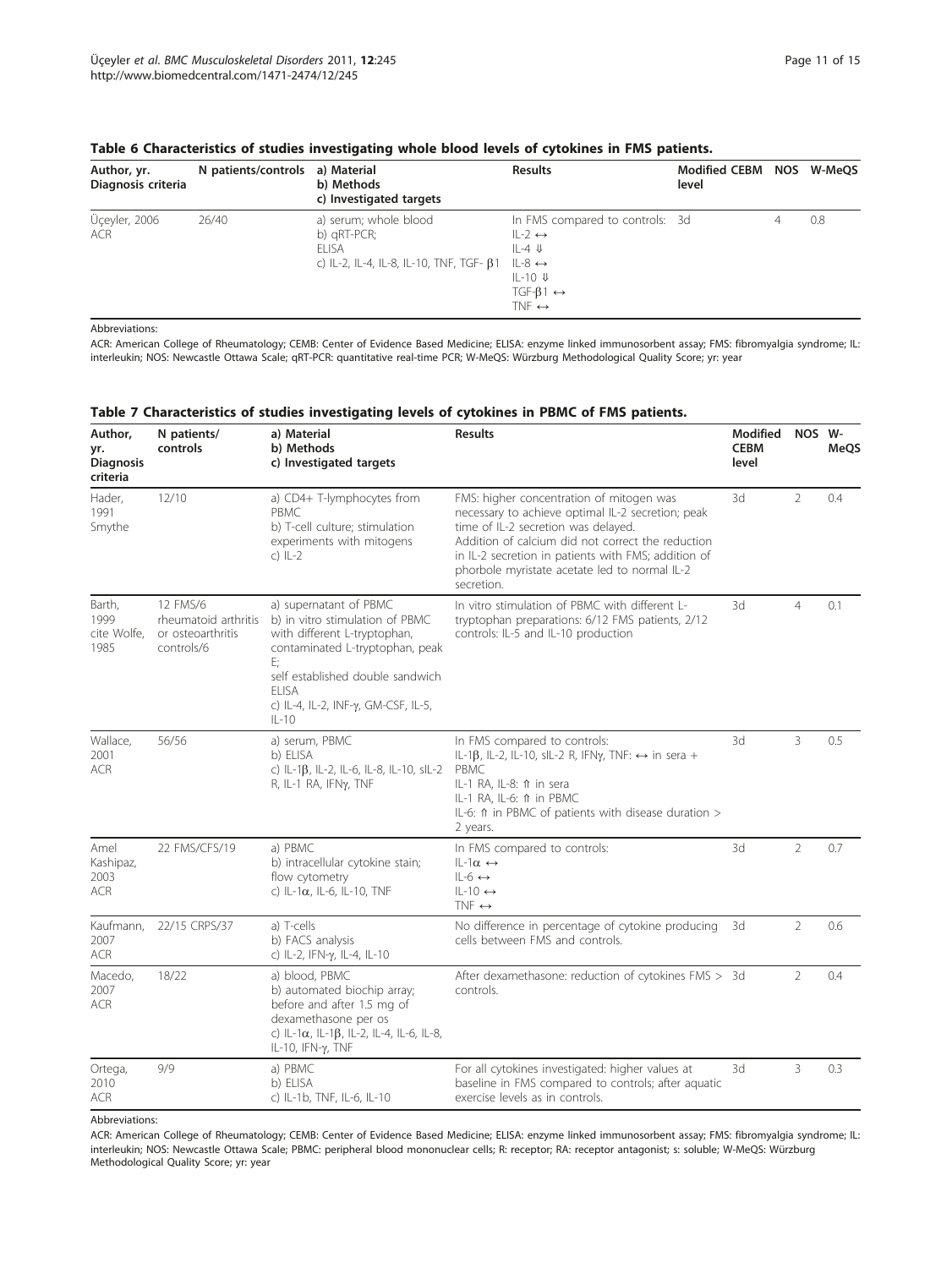| Author, yr.<br><b>Diagnosis</b><br>criteria | N patients/<br>controls | a) Material<br>b) Methods<br>c) Investigated<br>targets         | <b>Results</b>                                                                                                                                     | <b>Modified</b><br><b>CEBM</b><br>level | NOS W- | <b>MeOS</b> |
|---------------------------------------------|-------------------------|-----------------------------------------------------------------|----------------------------------------------------------------------------------------------------------------------------------------------------|-----------------------------------------|--------|-------------|
| Salemi, 2003<br><b>ACR</b>                  | 53/10                   | a) skin biopsy<br>b) RT-PCR, IHC<br>c) IL-1 $\beta$ , IL-6, TNF | Detectable cytokines in FMS:<br>$IL-1\beta$ (19/50)<br>$IL-6(14/51)$<br>TNF (17/53)<br>None of the cytokines could be detected in control<br>skin. | 3d                                      |        | 0.7         |
| <b>Blanco, 2010</b><br><b>ACR</b>           | 63/49                   | a) skin<br>$b)$ IHC<br>c) MCP-1, TNF                            | $MCP-1$ : FMS $\lt$ controls                                                                                                                       | 3c                                      | 3      | 0.8         |

<span id="page-11-0"></span>Table 8 Characteristics of studies investigating levels of cytokines in skin of FMS patients.

Abbreviations:

ACR: American College of Rheumatology; CEMB: Center of Evidence Based Medicine; FMS: fibromyalgia syndrome; IHC: immunohistochemistry; IL: interleukin; NOS: Newcastle Ottawa Scale; RT-PCR: reverse transcriptions PCR; W-MeQS: Würzburg Methodological Quality Score; yr: year

method. A group minimum of three studies was mandatory for meta-analysis.

A significant difference between controls and FMS was found only in two subgroups. When analyzing data of three studies on the pro-inflammatory cytokine IL-6 plasma levels investigated with ELISA or immunoassay or bioplex assay, patients with FMS had higher plasma levels of IL-6 compared to controls (SMD, -0.34; [-0.64,  $-0.03$ ] 95% CI;  $p = 0.03$ ; Table [4](#page-7-0)). There was also a trend for elevated serum IL-6 levels in FMS patients compared to controls (SMD, 1.01; [-0.03, 2.05] 95% [CI]; p = 0.06). No further intergroup differences were found even when regarding studies investigating serum, plasma, and whole blood as one group of "blood" (Table [9\)](#page-12-0).

Patients with FMS have higher plasma levels of IL-6 compared to controls. The discrepancy to the results of the systematic review (higher plasma IL-8 levels in patients with FMS) is due to the fact that only few studies were suitable for meta-analysis.

### **Discussion**

In this systematic review and meta-analysis we set out to clarify if cytokine profiles in FMS patients differ from controls analyzing published data available to date. Applying the modified CEBM levels, NOS, and W-MeQS we showed that the majority of the studies was of poor methodological quality. Our systematic review, in which we also considered study quality (modified CEBM level; NOS score; W-MeQS) shows that patients with FMS have higher serum IL-1RA, IL-6, and IL-8 levels compared to controls and that they also have higher plasma levels of IL-8. Looking at reproduced results (regardless of the method used and with a minimum of two independent studies) FMS patients do not differ from controls in serum IL-1 $\beta$ /IL-1, TNF, IL-2, IL-10, IFN- $\gamma$ , and IL-4 levels; they also do not differ from controls in plasma IL-1 $\beta$ /IL-1, IL-6, TNF, IL-10, MCP-1, IP10, IL-2, and IFN- $\gamma$  levels.

Our meta-analysis shows that patients with FMS have higher plasma levels of IL-6 compared to controls and a tendency for higher serum levels of IL-6 ( $p = 0.06$ ). No further differences could be found.

IL-1RA, IL-6, and IL-8 are pro-inflammatory cytokines that may have algesic effects. The role of cytokines in the induction and maintenance of pain is well established in animal studies and also in pain syndromes [\[5](#page-14-0)]. Therefore the hypothesis that patients with FMS, who suffer from generalized pain may have an innate or acquired imbalance in cytokine production and secretion is plausible. Higher levels of these cytokines in plasma and/or serum of patients with FMS may be associated with pain in FMS. In line with these findings one study showed lower levels of the anti-inflammatory and analgesic cytokines IL-4 and IL-10 in FMS patients compared to healthy controls [[30\]](#page-14-0). However, it remains elusive, whether these systemic changes in cytokine levels are the cause of pain in FMS or its consequence. Longitudinal studies are needed to answer this question.

The main problem in interpreting the results of studies on cytokines in FMS is that although cytokines have been investigated in a large number of studies, different methods have been used to analyze different cytokines in diverse material. Therefore a direct comparison of the results is hardly possible. Results obtained for one cytokine have mostly not been reproduced, the number of samples investigated per study was low (7/25 studies with  $n < 20$  patients), and several studies report conflicting results - even in the same research group [[13](#page-14-0),[14](#page-14-0)]. Also, possible confounding factors that physiologically may influence cytokine levels (e.g. circadian production; depression; physical activity; current infection) were not controlled in the majority of the studies.

Another problem is that the measurements mostly were not specifically hypothesis-driven, but were performed following the general assumption that "cytokines may play a role". Therefore in the majority of studies a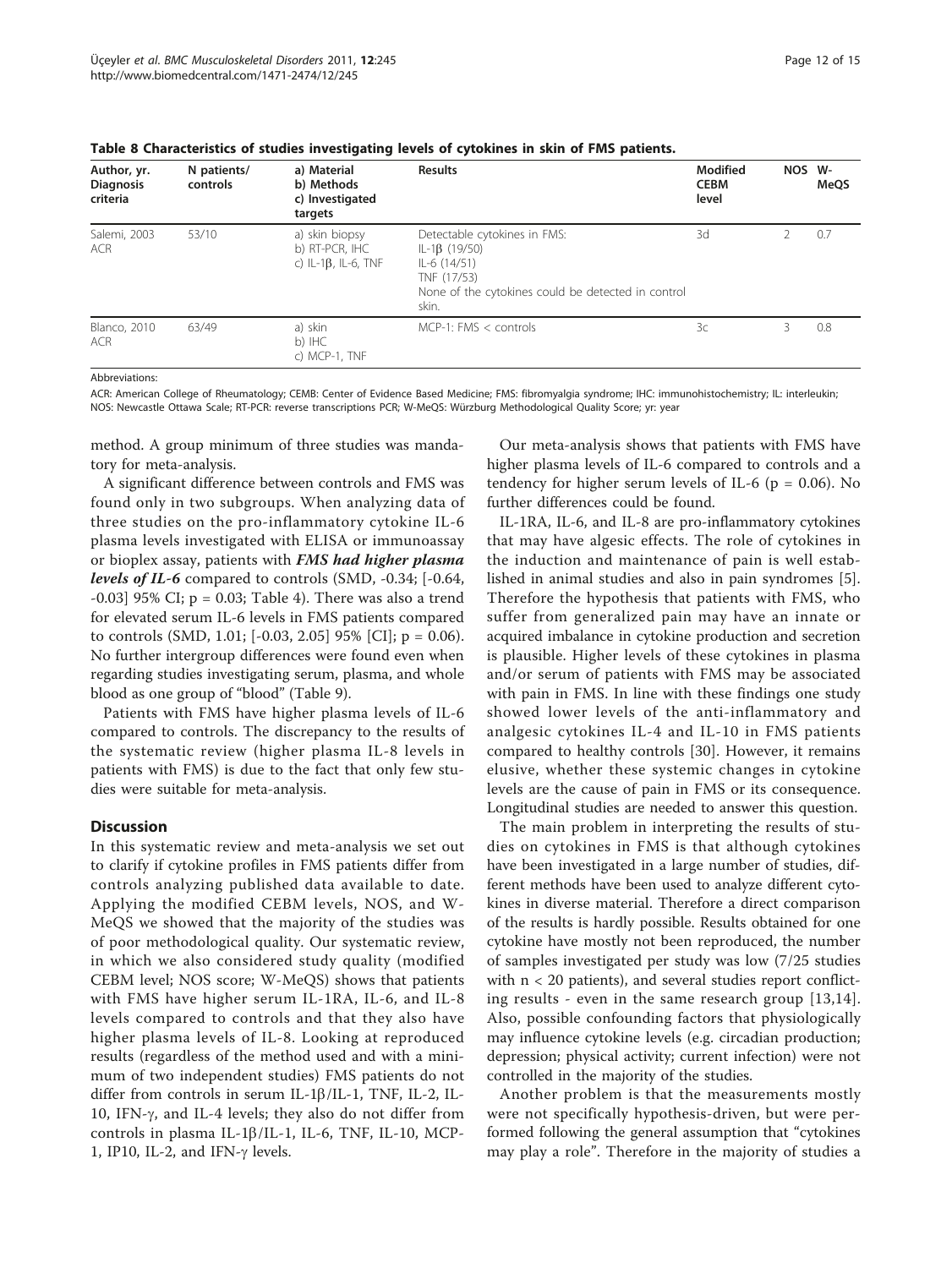# <span id="page-12-0"></span>Table 9 Results of meta-analysis.

| Std<br>Total<br>Mean<br>Std<br>Total<br>IV, Random, 95% CI<br>Mean<br>IL-1: plasma, ELISA or immunoassay<br>Togo 2009<br>7<br>9<br>0.79<br>0.64<br>1.24<br>1.17<br>16.4%<br>$-0.43$ [ $-1.44$ , $0.57$ ]<br>Feng 2009<br>74.5<br>45.6<br>41.3%<br>116.5<br>100<br>53.1<br>35<br>$0.28$ [-0.11, 0.66]<br>Bazzichi 2007<br>9.7<br>4.54<br>80<br>7.44<br>6.62<br>45<br>42.3%<br>$-0.33$ $[-0.70, 0.04]$<br>187<br>89<br>$-0.10$ $[-0.58, 0.39]$<br>100.0%<br>Heterogeneity: Tau <sup>2</sup> = 0.11; Chi <sup>2</sup> = 5.52, df = 2 (P = 0.06); l <sup>2</sup> = 64%<br>Test for overall effect: $Z = 0.39$ (P = 0.69)<br>IL-6: plasma, ELISA or immunoassay or bioplex assay<br>10.9<br>7<br>9<br>14.0<br>16.8<br>15.3<br>9.6%<br>$-0.19$ $[-1.19, 0.80]$<br>Schwarz 2002<br>1.01<br>0.47<br>17<br>1.45<br>2.17<br>17<br>20.7%<br>$-0.27$ $[-0.95, 0.40]$<br>Bazzichi 2007<br>2.76<br>4.34<br>45<br>69.7%<br>$-0.38$ $[-0.74, -0.01]$<br>3.99<br>80<br>4.51<br>Total (95% CI)<br>104<br>71<br>100.0%<br>$-0.34$ $[-0.64, -0.03]$<br>Heterogeneity: Tau <sup>2</sup> = 0.00; Chi <sup>2</sup> = 0.15, df = 2 (P = 0.93); $l^2$ = 0%<br>Test for overall effect: $Z = 2.15$ (P = 0.03)<br>IL-6: serum, ELISA or immunoassay or bioplex assay<br>Gür 2002<br>5.52<br>5.46<br>25.7%<br>3.96<br>81<br>1.37<br>32<br>$0.02$ [ $-0.39$ , $0.43$ ]<br>Hernandez 2010<br>16.28<br>8.13<br>64<br>0.92<br>0.32<br>25<br>24.8%<br>2.20 [1.63, 2.77]<br>Wallace 2001<br>7.19<br>2.02<br>6.3<br>6.72<br>36<br>25.6%<br>56<br>$0.20$ [-0.22, 0.62]<br>20<br>25<br>23.9%<br><b>Wang 2008</b><br>2.57<br>1.38<br>0.92<br>0.32<br>1.71 [1.02, 2.40]<br>Total (95% CI)<br>221<br>118<br>100.0%<br>1.01 [-0.03, 2.05]<br>Heterogeneity: Tau <sup>2</sup> = 1.05; Chi <sup>2</sup> = 51.09, df = 3 (P < 0.00001); l <sup>2</sup> = 94%<br>Test for overall effect: $Z = 1.91$ (P = 0.06)<br>IL-8: plasma, ELISA or immunoassay<br>7.9<br>Bazzichi 2007<br>61.89<br>149.0<br>80<br>17.5<br>45<br>41.2%<br>$0.45$ [0.08, 0.82]<br>Blanco 2010<br>83.0<br>253.0<br>79<br>84.0<br>253.0<br>59<br>42.8%<br>$-0.00$ $[-0.34, 0.33]$<br>Togo 2009<br>1.9<br>7<br>5.4<br>9<br>16.0%<br>$-0.75$ [ $-1.79$ , 0.28]<br>8.4<br>11.8<br>Total (95% CI)<br>166<br>113<br>100.0%<br>$0.06$ [-0.43, 0.56]<br>Heterogeneity: Tau <sup>2</sup> = 0.12; Chi <sup>2</sup> = 6.23, df = 2 (P = 0.04); l <sup>2</sup> = 68%<br>Test for overall effect: $Z = 0.25$ (P = 0.80)<br>TNF: serum, ELISA or immunoassay or bioplex assay<br>Hernandez 2010<br>35.73<br>0.72<br>20.42<br>7.24<br>64<br>25<br>33.0%<br>$-2.46$ [ $-3.05$ , $-1.87$ ]<br>3.27<br>5.08<br>20<br>3.89<br>12.95<br>80<br>33.5%<br>$-0.05$ $[-0.54, 0.44]$<br>9.5<br>40<br>33.5%<br>0.07 [-0.42, 0.56]<br>7.41<br>11.01<br>26<br>6.7<br>110<br>145<br>100.0%<br>$-0.81$ $[-2.31, 0.70]$<br>Heterogeneity: Tau <sup>2</sup> = 1.70; Chi <sup>2</sup> = 49.74, df = 2 (P < 0.00001); $I^2$ = 96%<br>Test for overall effect: $Z = 1.05$ (P = 0.29)<br>TNF: plasma, ELISA or immunoassay<br>Bazzichi 2007<br>22.59<br>29.55<br>11.07<br>45<br>$0.48$ [0.11, 0.85]<br>80<br>6.77<br>28.0%<br>Blanco 2010<br>59<br>$0.01$ [-0.33, 0.34]<br>163.0<br>435.0<br>79<br>161.0<br>319.0<br>28.5%<br>12.2<br>10.2<br>100<br>40.1<br>73.5<br>35<br>27.6%<br>$-0.73$ $[-1.12, -0.33]$<br>0.24<br>0.13<br>7<br>0.7<br>9<br>16.0%<br>$-0.93$ $[-1.98, 0.13]$<br>0.61<br>266<br>148<br>100.0%<br>$-0.21$ $[-0.82, 0.39]$<br>Heterogeneity: Tau <sup>2</sup> = 0.30; Chi <sup>2</sup> = 21.71, df = 3 (P < 0.0001); l <sup>2</sup> = 86%<br>Test for overall effect: $Z = 0.69$ (P = 0.49) | Study            | <b>FMS</b> |  | <b>Controls</b> |  | Weight | <b>SMD</b> |
|-------------------------------------------------------------------------------------------------------------------------------------------------------------------------------------------------------------------------------------------------------------------------------------------------------------------------------------------------------------------------------------------------------------------------------------------------------------------------------------------------------------------------------------------------------------------------------------------------------------------------------------------------------------------------------------------------------------------------------------------------------------------------------------------------------------------------------------------------------------------------------------------------------------------------------------------------------------------------------------------------------------------------------------------------------------------------------------------------------------------------------------------------------------------------------------------------------------------------------------------------------------------------------------------------------------------------------------------------------------------------------------------------------------------------------------------------------------------------------------------------------------------------------------------------------------------------------------------------------------------------------------------------------------------------------------------------------------------------------------------------------------------------------------------------------------------------------------------------------------------------------------------------------------------------------------------------------------------------------------------------------------------------------------------------------------------------------------------------------------------------------------------------------------------------------------------------------------------------------------------------------------------------------------------------------------------------------------------------------------------------------------------------------------------------------------------------------------------------------------------------------------------------------------------------------------------------------------------------------------------------------------------------------------------------------------------------------------------------------------------------------------------------------------------------------------------------------------------------------------------------------------------------------------------------------------------------------------------------------------------------------------------------------------------------------------------------------------------------------------------------------------------------------------------------------------------------------------------------------------------------------------------------------------------------------------------------------------------------------------------------------------------------------------------------------------------------------------------------------------------------------------------------------------------------------------------------------------------------|------------------|------------|--|-----------------|--|--------|------------|
|                                                                                                                                                                                                                                                                                                                                                                                                                                                                                                                                                                                                                                                                                                                                                                                                                                                                                                                                                                                                                                                                                                                                                                                                                                                                                                                                                                                                                                                                                                                                                                                                                                                                                                                                                                                                                                                                                                                                                                                                                                                                                                                                                                                                                                                                                                                                                                                                                                                                                                                                                                                                                                                                                                                                                                                                                                                                                                                                                                                                                                                                                                                                                                                                                                                                                                                                                                                                                                                                                                                                                                                                 |                  |            |  |                 |  |        |            |
|                                                                                                                                                                                                                                                                                                                                                                                                                                                                                                                                                                                                                                                                                                                                                                                                                                                                                                                                                                                                                                                                                                                                                                                                                                                                                                                                                                                                                                                                                                                                                                                                                                                                                                                                                                                                                                                                                                                                                                                                                                                                                                                                                                                                                                                                                                                                                                                                                                                                                                                                                                                                                                                                                                                                                                                                                                                                                                                                                                                                                                                                                                                                                                                                                                                                                                                                                                                                                                                                                                                                                                                                 |                  |            |  |                 |  |        |            |
|                                                                                                                                                                                                                                                                                                                                                                                                                                                                                                                                                                                                                                                                                                                                                                                                                                                                                                                                                                                                                                                                                                                                                                                                                                                                                                                                                                                                                                                                                                                                                                                                                                                                                                                                                                                                                                                                                                                                                                                                                                                                                                                                                                                                                                                                                                                                                                                                                                                                                                                                                                                                                                                                                                                                                                                                                                                                                                                                                                                                                                                                                                                                                                                                                                                                                                                                                                                                                                                                                                                                                                                                 |                  |            |  |                 |  |        |            |
|                                                                                                                                                                                                                                                                                                                                                                                                                                                                                                                                                                                                                                                                                                                                                                                                                                                                                                                                                                                                                                                                                                                                                                                                                                                                                                                                                                                                                                                                                                                                                                                                                                                                                                                                                                                                                                                                                                                                                                                                                                                                                                                                                                                                                                                                                                                                                                                                                                                                                                                                                                                                                                                                                                                                                                                                                                                                                                                                                                                                                                                                                                                                                                                                                                                                                                                                                                                                                                                                                                                                                                                                 |                  |            |  |                 |  |        |            |
|                                                                                                                                                                                                                                                                                                                                                                                                                                                                                                                                                                                                                                                                                                                                                                                                                                                                                                                                                                                                                                                                                                                                                                                                                                                                                                                                                                                                                                                                                                                                                                                                                                                                                                                                                                                                                                                                                                                                                                                                                                                                                                                                                                                                                                                                                                                                                                                                                                                                                                                                                                                                                                                                                                                                                                                                                                                                                                                                                                                                                                                                                                                                                                                                                                                                                                                                                                                                                                                                                                                                                                                                 |                  |            |  |                 |  |        |            |
|                                                                                                                                                                                                                                                                                                                                                                                                                                                                                                                                                                                                                                                                                                                                                                                                                                                                                                                                                                                                                                                                                                                                                                                                                                                                                                                                                                                                                                                                                                                                                                                                                                                                                                                                                                                                                                                                                                                                                                                                                                                                                                                                                                                                                                                                                                                                                                                                                                                                                                                                                                                                                                                                                                                                                                                                                                                                                                                                                                                                                                                                                                                                                                                                                                                                                                                                                                                                                                                                                                                                                                                                 | Total (95% CI)   |            |  |                 |  |        |            |
|                                                                                                                                                                                                                                                                                                                                                                                                                                                                                                                                                                                                                                                                                                                                                                                                                                                                                                                                                                                                                                                                                                                                                                                                                                                                                                                                                                                                                                                                                                                                                                                                                                                                                                                                                                                                                                                                                                                                                                                                                                                                                                                                                                                                                                                                                                                                                                                                                                                                                                                                                                                                                                                                                                                                                                                                                                                                                                                                                                                                                                                                                                                                                                                                                                                                                                                                                                                                                                                                                                                                                                                                 |                  |            |  |                 |  |        |            |
|                                                                                                                                                                                                                                                                                                                                                                                                                                                                                                                                                                                                                                                                                                                                                                                                                                                                                                                                                                                                                                                                                                                                                                                                                                                                                                                                                                                                                                                                                                                                                                                                                                                                                                                                                                                                                                                                                                                                                                                                                                                                                                                                                                                                                                                                                                                                                                                                                                                                                                                                                                                                                                                                                                                                                                                                                                                                                                                                                                                                                                                                                                                                                                                                                                                                                                                                                                                                                                                                                                                                                                                                 |                  |            |  |                 |  |        |            |
|                                                                                                                                                                                                                                                                                                                                                                                                                                                                                                                                                                                                                                                                                                                                                                                                                                                                                                                                                                                                                                                                                                                                                                                                                                                                                                                                                                                                                                                                                                                                                                                                                                                                                                                                                                                                                                                                                                                                                                                                                                                                                                                                                                                                                                                                                                                                                                                                                                                                                                                                                                                                                                                                                                                                                                                                                                                                                                                                                                                                                                                                                                                                                                                                                                                                                                                                                                                                                                                                                                                                                                                                 |                  |            |  |                 |  |        |            |
|                                                                                                                                                                                                                                                                                                                                                                                                                                                                                                                                                                                                                                                                                                                                                                                                                                                                                                                                                                                                                                                                                                                                                                                                                                                                                                                                                                                                                                                                                                                                                                                                                                                                                                                                                                                                                                                                                                                                                                                                                                                                                                                                                                                                                                                                                                                                                                                                                                                                                                                                                                                                                                                                                                                                                                                                                                                                                                                                                                                                                                                                                                                                                                                                                                                                                                                                                                                                                                                                                                                                                                                                 | Togo 2009        |            |  |                 |  |        |            |
|                                                                                                                                                                                                                                                                                                                                                                                                                                                                                                                                                                                                                                                                                                                                                                                                                                                                                                                                                                                                                                                                                                                                                                                                                                                                                                                                                                                                                                                                                                                                                                                                                                                                                                                                                                                                                                                                                                                                                                                                                                                                                                                                                                                                                                                                                                                                                                                                                                                                                                                                                                                                                                                                                                                                                                                                                                                                                                                                                                                                                                                                                                                                                                                                                                                                                                                                                                                                                                                                                                                                                                                                 |                  |            |  |                 |  |        |            |
|                                                                                                                                                                                                                                                                                                                                                                                                                                                                                                                                                                                                                                                                                                                                                                                                                                                                                                                                                                                                                                                                                                                                                                                                                                                                                                                                                                                                                                                                                                                                                                                                                                                                                                                                                                                                                                                                                                                                                                                                                                                                                                                                                                                                                                                                                                                                                                                                                                                                                                                                                                                                                                                                                                                                                                                                                                                                                                                                                                                                                                                                                                                                                                                                                                                                                                                                                                                                                                                                                                                                                                                                 |                  |            |  |                 |  |        |            |
|                                                                                                                                                                                                                                                                                                                                                                                                                                                                                                                                                                                                                                                                                                                                                                                                                                                                                                                                                                                                                                                                                                                                                                                                                                                                                                                                                                                                                                                                                                                                                                                                                                                                                                                                                                                                                                                                                                                                                                                                                                                                                                                                                                                                                                                                                                                                                                                                                                                                                                                                                                                                                                                                                                                                                                                                                                                                                                                                                                                                                                                                                                                                                                                                                                                                                                                                                                                                                                                                                                                                                                                                 |                  |            |  |                 |  |        |            |
|                                                                                                                                                                                                                                                                                                                                                                                                                                                                                                                                                                                                                                                                                                                                                                                                                                                                                                                                                                                                                                                                                                                                                                                                                                                                                                                                                                                                                                                                                                                                                                                                                                                                                                                                                                                                                                                                                                                                                                                                                                                                                                                                                                                                                                                                                                                                                                                                                                                                                                                                                                                                                                                                                                                                                                                                                                                                                                                                                                                                                                                                                                                                                                                                                                                                                                                                                                                                                                                                                                                                                                                                 |                  |            |  |                 |  |        |            |
|                                                                                                                                                                                                                                                                                                                                                                                                                                                                                                                                                                                                                                                                                                                                                                                                                                                                                                                                                                                                                                                                                                                                                                                                                                                                                                                                                                                                                                                                                                                                                                                                                                                                                                                                                                                                                                                                                                                                                                                                                                                                                                                                                                                                                                                                                                                                                                                                                                                                                                                                                                                                                                                                                                                                                                                                                                                                                                                                                                                                                                                                                                                                                                                                                                                                                                                                                                                                                                                                                                                                                                                                 |                  |            |  |                 |  |        |            |
|                                                                                                                                                                                                                                                                                                                                                                                                                                                                                                                                                                                                                                                                                                                                                                                                                                                                                                                                                                                                                                                                                                                                                                                                                                                                                                                                                                                                                                                                                                                                                                                                                                                                                                                                                                                                                                                                                                                                                                                                                                                                                                                                                                                                                                                                                                                                                                                                                                                                                                                                                                                                                                                                                                                                                                                                                                                                                                                                                                                                                                                                                                                                                                                                                                                                                                                                                                                                                                                                                                                                                                                                 |                  |            |  |                 |  |        |            |
|                                                                                                                                                                                                                                                                                                                                                                                                                                                                                                                                                                                                                                                                                                                                                                                                                                                                                                                                                                                                                                                                                                                                                                                                                                                                                                                                                                                                                                                                                                                                                                                                                                                                                                                                                                                                                                                                                                                                                                                                                                                                                                                                                                                                                                                                                                                                                                                                                                                                                                                                                                                                                                                                                                                                                                                                                                                                                                                                                                                                                                                                                                                                                                                                                                                                                                                                                                                                                                                                                                                                                                                                 |                  |            |  |                 |  |        |            |
|                                                                                                                                                                                                                                                                                                                                                                                                                                                                                                                                                                                                                                                                                                                                                                                                                                                                                                                                                                                                                                                                                                                                                                                                                                                                                                                                                                                                                                                                                                                                                                                                                                                                                                                                                                                                                                                                                                                                                                                                                                                                                                                                                                                                                                                                                                                                                                                                                                                                                                                                                                                                                                                                                                                                                                                                                                                                                                                                                                                                                                                                                                                                                                                                                                                                                                                                                                                                                                                                                                                                                                                                 |                  |            |  |                 |  |        |            |
|                                                                                                                                                                                                                                                                                                                                                                                                                                                                                                                                                                                                                                                                                                                                                                                                                                                                                                                                                                                                                                                                                                                                                                                                                                                                                                                                                                                                                                                                                                                                                                                                                                                                                                                                                                                                                                                                                                                                                                                                                                                                                                                                                                                                                                                                                                                                                                                                                                                                                                                                                                                                                                                                                                                                                                                                                                                                                                                                                                                                                                                                                                                                                                                                                                                                                                                                                                                                                                                                                                                                                                                                 |                  |            |  |                 |  |        |            |
|                                                                                                                                                                                                                                                                                                                                                                                                                                                                                                                                                                                                                                                                                                                                                                                                                                                                                                                                                                                                                                                                                                                                                                                                                                                                                                                                                                                                                                                                                                                                                                                                                                                                                                                                                                                                                                                                                                                                                                                                                                                                                                                                                                                                                                                                                                                                                                                                                                                                                                                                                                                                                                                                                                                                                                                                                                                                                                                                                                                                                                                                                                                                                                                                                                                                                                                                                                                                                                                                                                                                                                                                 |                  |            |  |                 |  |        |            |
|                                                                                                                                                                                                                                                                                                                                                                                                                                                                                                                                                                                                                                                                                                                                                                                                                                                                                                                                                                                                                                                                                                                                                                                                                                                                                                                                                                                                                                                                                                                                                                                                                                                                                                                                                                                                                                                                                                                                                                                                                                                                                                                                                                                                                                                                                                                                                                                                                                                                                                                                                                                                                                                                                                                                                                                                                                                                                                                                                                                                                                                                                                                                                                                                                                                                                                                                                                                                                                                                                                                                                                                                 |                  |            |  |                 |  |        |            |
|                                                                                                                                                                                                                                                                                                                                                                                                                                                                                                                                                                                                                                                                                                                                                                                                                                                                                                                                                                                                                                                                                                                                                                                                                                                                                                                                                                                                                                                                                                                                                                                                                                                                                                                                                                                                                                                                                                                                                                                                                                                                                                                                                                                                                                                                                                                                                                                                                                                                                                                                                                                                                                                                                                                                                                                                                                                                                                                                                                                                                                                                                                                                                                                                                                                                                                                                                                                                                                                                                                                                                                                                 |                  |            |  |                 |  |        |            |
|                                                                                                                                                                                                                                                                                                                                                                                                                                                                                                                                                                                                                                                                                                                                                                                                                                                                                                                                                                                                                                                                                                                                                                                                                                                                                                                                                                                                                                                                                                                                                                                                                                                                                                                                                                                                                                                                                                                                                                                                                                                                                                                                                                                                                                                                                                                                                                                                                                                                                                                                                                                                                                                                                                                                                                                                                                                                                                                                                                                                                                                                                                                                                                                                                                                                                                                                                                                                                                                                                                                                                                                                 |                  |            |  |                 |  |        |            |
|                                                                                                                                                                                                                                                                                                                                                                                                                                                                                                                                                                                                                                                                                                                                                                                                                                                                                                                                                                                                                                                                                                                                                                                                                                                                                                                                                                                                                                                                                                                                                                                                                                                                                                                                                                                                                                                                                                                                                                                                                                                                                                                                                                                                                                                                                                                                                                                                                                                                                                                                                                                                                                                                                                                                                                                                                                                                                                                                                                                                                                                                                                                                                                                                                                                                                                                                                                                                                                                                                                                                                                                                 |                  |            |  |                 |  |        |            |
|                                                                                                                                                                                                                                                                                                                                                                                                                                                                                                                                                                                                                                                                                                                                                                                                                                                                                                                                                                                                                                                                                                                                                                                                                                                                                                                                                                                                                                                                                                                                                                                                                                                                                                                                                                                                                                                                                                                                                                                                                                                                                                                                                                                                                                                                                                                                                                                                                                                                                                                                                                                                                                                                                                                                                                                                                                                                                                                                                                                                                                                                                                                                                                                                                                                                                                                                                                                                                                                                                                                                                                                                 |                  |            |  |                 |  |        |            |
|                                                                                                                                                                                                                                                                                                                                                                                                                                                                                                                                                                                                                                                                                                                                                                                                                                                                                                                                                                                                                                                                                                                                                                                                                                                                                                                                                                                                                                                                                                                                                                                                                                                                                                                                                                                                                                                                                                                                                                                                                                                                                                                                                                                                                                                                                                                                                                                                                                                                                                                                                                                                                                                                                                                                                                                                                                                                                                                                                                                                                                                                                                                                                                                                                                                                                                                                                                                                                                                                                                                                                                                                 |                  |            |  |                 |  |        |            |
|                                                                                                                                                                                                                                                                                                                                                                                                                                                                                                                                                                                                                                                                                                                                                                                                                                                                                                                                                                                                                                                                                                                                                                                                                                                                                                                                                                                                                                                                                                                                                                                                                                                                                                                                                                                                                                                                                                                                                                                                                                                                                                                                                                                                                                                                                                                                                                                                                                                                                                                                                                                                                                                                                                                                                                                                                                                                                                                                                                                                                                                                                                                                                                                                                                                                                                                                                                                                                                                                                                                                                                                                 |                  |            |  |                 |  |        |            |
|                                                                                                                                                                                                                                                                                                                                                                                                                                                                                                                                                                                                                                                                                                                                                                                                                                                                                                                                                                                                                                                                                                                                                                                                                                                                                                                                                                                                                                                                                                                                                                                                                                                                                                                                                                                                                                                                                                                                                                                                                                                                                                                                                                                                                                                                                                                                                                                                                                                                                                                                                                                                                                                                                                                                                                                                                                                                                                                                                                                                                                                                                                                                                                                                                                                                                                                                                                                                                                                                                                                                                                                                 |                  |            |  |                 |  |        |            |
|                                                                                                                                                                                                                                                                                                                                                                                                                                                                                                                                                                                                                                                                                                                                                                                                                                                                                                                                                                                                                                                                                                                                                                                                                                                                                                                                                                                                                                                                                                                                                                                                                                                                                                                                                                                                                                                                                                                                                                                                                                                                                                                                                                                                                                                                                                                                                                                                                                                                                                                                                                                                                                                                                                                                                                                                                                                                                                                                                                                                                                                                                                                                                                                                                                                                                                                                                                                                                                                                                                                                                                                                 |                  |            |  |                 |  |        |            |
|                                                                                                                                                                                                                                                                                                                                                                                                                                                                                                                                                                                                                                                                                                                                                                                                                                                                                                                                                                                                                                                                                                                                                                                                                                                                                                                                                                                                                                                                                                                                                                                                                                                                                                                                                                                                                                                                                                                                                                                                                                                                                                                                                                                                                                                                                                                                                                                                                                                                                                                                                                                                                                                                                                                                                                                                                                                                                                                                                                                                                                                                                                                                                                                                                                                                                                                                                                                                                                                                                                                                                                                                 |                  |            |  |                 |  |        |            |
|                                                                                                                                                                                                                                                                                                                                                                                                                                                                                                                                                                                                                                                                                                                                                                                                                                                                                                                                                                                                                                                                                                                                                                                                                                                                                                                                                                                                                                                                                                                                                                                                                                                                                                                                                                                                                                                                                                                                                                                                                                                                                                                                                                                                                                                                                                                                                                                                                                                                                                                                                                                                                                                                                                                                                                                                                                                                                                                                                                                                                                                                                                                                                                                                                                                                                                                                                                                                                                                                                                                                                                                                 |                  |            |  |                 |  |        |            |
|                                                                                                                                                                                                                                                                                                                                                                                                                                                                                                                                                                                                                                                                                                                                                                                                                                                                                                                                                                                                                                                                                                                                                                                                                                                                                                                                                                                                                                                                                                                                                                                                                                                                                                                                                                                                                                                                                                                                                                                                                                                                                                                                                                                                                                                                                                                                                                                                                                                                                                                                                                                                                                                                                                                                                                                                                                                                                                                                                                                                                                                                                                                                                                                                                                                                                                                                                                                                                                                                                                                                                                                                 |                  |            |  |                 |  |        |            |
|                                                                                                                                                                                                                                                                                                                                                                                                                                                                                                                                                                                                                                                                                                                                                                                                                                                                                                                                                                                                                                                                                                                                                                                                                                                                                                                                                                                                                                                                                                                                                                                                                                                                                                                                                                                                                                                                                                                                                                                                                                                                                                                                                                                                                                                                                                                                                                                                                                                                                                                                                                                                                                                                                                                                                                                                                                                                                                                                                                                                                                                                                                                                                                                                                                                                                                                                                                                                                                                                                                                                                                                                 | <b>Wang 2008</b> |            |  |                 |  |        |            |
|                                                                                                                                                                                                                                                                                                                                                                                                                                                                                                                                                                                                                                                                                                                                                                                                                                                                                                                                                                                                                                                                                                                                                                                                                                                                                                                                                                                                                                                                                                                                                                                                                                                                                                                                                                                                                                                                                                                                                                                                                                                                                                                                                                                                                                                                                                                                                                                                                                                                                                                                                                                                                                                                                                                                                                                                                                                                                                                                                                                                                                                                                                                                                                                                                                                                                                                                                                                                                                                                                                                                                                                                 | Üçeyler 2006     |            |  |                 |  |        |            |
|                                                                                                                                                                                                                                                                                                                                                                                                                                                                                                                                                                                                                                                                                                                                                                                                                                                                                                                                                                                                                                                                                                                                                                                                                                                                                                                                                                                                                                                                                                                                                                                                                                                                                                                                                                                                                                                                                                                                                                                                                                                                                                                                                                                                                                                                                                                                                                                                                                                                                                                                                                                                                                                                                                                                                                                                                                                                                                                                                                                                                                                                                                                                                                                                                                                                                                                                                                                                                                                                                                                                                                                                 | Total (95% CI)   |            |  |                 |  |        |            |
|                                                                                                                                                                                                                                                                                                                                                                                                                                                                                                                                                                                                                                                                                                                                                                                                                                                                                                                                                                                                                                                                                                                                                                                                                                                                                                                                                                                                                                                                                                                                                                                                                                                                                                                                                                                                                                                                                                                                                                                                                                                                                                                                                                                                                                                                                                                                                                                                                                                                                                                                                                                                                                                                                                                                                                                                                                                                                                                                                                                                                                                                                                                                                                                                                                                                                                                                                                                                                                                                                                                                                                                                 |                  |            |  |                 |  |        |            |
|                                                                                                                                                                                                                                                                                                                                                                                                                                                                                                                                                                                                                                                                                                                                                                                                                                                                                                                                                                                                                                                                                                                                                                                                                                                                                                                                                                                                                                                                                                                                                                                                                                                                                                                                                                                                                                                                                                                                                                                                                                                                                                                                                                                                                                                                                                                                                                                                                                                                                                                                                                                                                                                                                                                                                                                                                                                                                                                                                                                                                                                                                                                                                                                                                                                                                                                                                                                                                                                                                                                                                                                                 |                  |            |  |                 |  |        |            |
|                                                                                                                                                                                                                                                                                                                                                                                                                                                                                                                                                                                                                                                                                                                                                                                                                                                                                                                                                                                                                                                                                                                                                                                                                                                                                                                                                                                                                                                                                                                                                                                                                                                                                                                                                                                                                                                                                                                                                                                                                                                                                                                                                                                                                                                                                                                                                                                                                                                                                                                                                                                                                                                                                                                                                                                                                                                                                                                                                                                                                                                                                                                                                                                                                                                                                                                                                                                                                                                                                                                                                                                                 |                  |            |  |                 |  |        |            |
|                                                                                                                                                                                                                                                                                                                                                                                                                                                                                                                                                                                                                                                                                                                                                                                                                                                                                                                                                                                                                                                                                                                                                                                                                                                                                                                                                                                                                                                                                                                                                                                                                                                                                                                                                                                                                                                                                                                                                                                                                                                                                                                                                                                                                                                                                                                                                                                                                                                                                                                                                                                                                                                                                                                                                                                                                                                                                                                                                                                                                                                                                                                                                                                                                                                                                                                                                                                                                                                                                                                                                                                                 |                  |            |  |                 |  |        |            |
|                                                                                                                                                                                                                                                                                                                                                                                                                                                                                                                                                                                                                                                                                                                                                                                                                                                                                                                                                                                                                                                                                                                                                                                                                                                                                                                                                                                                                                                                                                                                                                                                                                                                                                                                                                                                                                                                                                                                                                                                                                                                                                                                                                                                                                                                                                                                                                                                                                                                                                                                                                                                                                                                                                                                                                                                                                                                                                                                                                                                                                                                                                                                                                                                                                                                                                                                                                                                                                                                                                                                                                                                 |                  |            |  |                 |  |        |            |
|                                                                                                                                                                                                                                                                                                                                                                                                                                                                                                                                                                                                                                                                                                                                                                                                                                                                                                                                                                                                                                                                                                                                                                                                                                                                                                                                                                                                                                                                                                                                                                                                                                                                                                                                                                                                                                                                                                                                                                                                                                                                                                                                                                                                                                                                                                                                                                                                                                                                                                                                                                                                                                                                                                                                                                                                                                                                                                                                                                                                                                                                                                                                                                                                                                                                                                                                                                                                                                                                                                                                                                                                 | Feng 2009        |            |  |                 |  |        |            |
|                                                                                                                                                                                                                                                                                                                                                                                                                                                                                                                                                                                                                                                                                                                                                                                                                                                                                                                                                                                                                                                                                                                                                                                                                                                                                                                                                                                                                                                                                                                                                                                                                                                                                                                                                                                                                                                                                                                                                                                                                                                                                                                                                                                                                                                                                                                                                                                                                                                                                                                                                                                                                                                                                                                                                                                                                                                                                                                                                                                                                                                                                                                                                                                                                                                                                                                                                                                                                                                                                                                                                                                                 | Togo 2009        |            |  |                 |  |        |            |
|                                                                                                                                                                                                                                                                                                                                                                                                                                                                                                                                                                                                                                                                                                                                                                                                                                                                                                                                                                                                                                                                                                                                                                                                                                                                                                                                                                                                                                                                                                                                                                                                                                                                                                                                                                                                                                                                                                                                                                                                                                                                                                                                                                                                                                                                                                                                                                                                                                                                                                                                                                                                                                                                                                                                                                                                                                                                                                                                                                                                                                                                                                                                                                                                                                                                                                                                                                                                                                                                                                                                                                                                 | Total (95% CI)   |            |  |                 |  |        |            |
|                                                                                                                                                                                                                                                                                                                                                                                                                                                                                                                                                                                                                                                                                                                                                                                                                                                                                                                                                                                                                                                                                                                                                                                                                                                                                                                                                                                                                                                                                                                                                                                                                                                                                                                                                                                                                                                                                                                                                                                                                                                                                                                                                                                                                                                                                                                                                                                                                                                                                                                                                                                                                                                                                                                                                                                                                                                                                                                                                                                                                                                                                                                                                                                                                                                                                                                                                                                                                                                                                                                                                                                                 |                  |            |  |                 |  |        |            |
|                                                                                                                                                                                                                                                                                                                                                                                                                                                                                                                                                                                                                                                                                                                                                                                                                                                                                                                                                                                                                                                                                                                                                                                                                                                                                                                                                                                                                                                                                                                                                                                                                                                                                                                                                                                                                                                                                                                                                                                                                                                                                                                                                                                                                                                                                                                                                                                                                                                                                                                                                                                                                                                                                                                                                                                                                                                                                                                                                                                                                                                                                                                                                                                                                                                                                                                                                                                                                                                                                                                                                                                                 |                  |            |  |                 |  |        |            |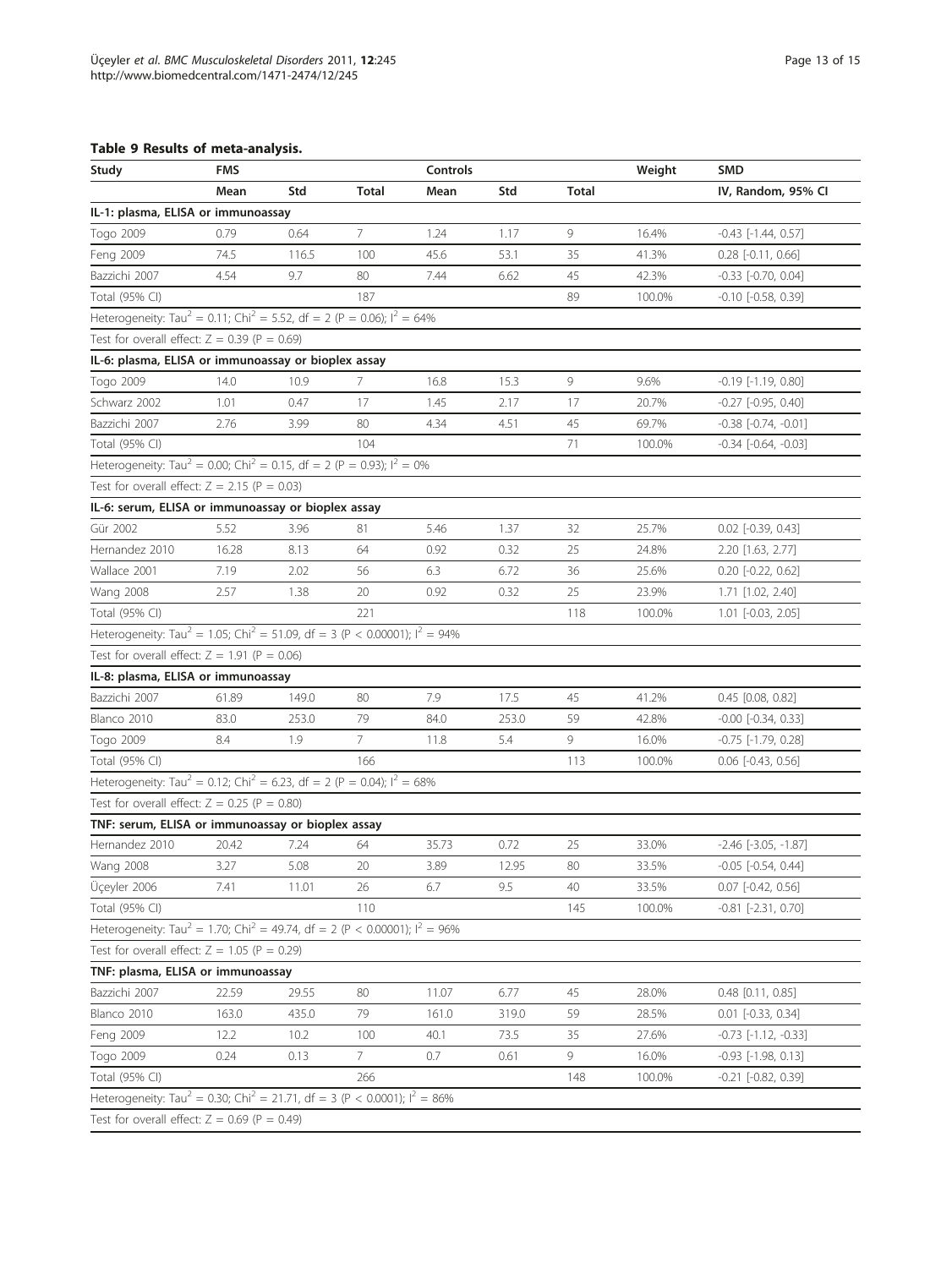large array of cytokines was screened without a clear hypothesis for each cytokine. This might be one reason why only few markers were repetitively analyzed, however, most markers were investigated only once - probably because they were part of a commercially available kit. In none of the studies a mechanistical approach was followed to investigate the mechanisms possibly underlying the effect of a specific cytokine in the induction and maintenance of defined symptoms of FMS. Therefore also the biological impact of the described changes in cytokine levels remains elusive. The question is also if in all studies the most appropriate method was used to detect the cytokine of interest. The majority of cytokines have a low expression and it is essential to apply methods that are sensitive enough. In the last years high- and ultra-sensitive bioassays have been developed that reliably allow the determination of cytokine proteins in body fluids. Since in the majority of cytokine studies analyzed here the sensitivity of the used method was not given it is not clear if the many negative results reported are "real" or due to low method sensitivity.

One further point is that there is no validated scoring system for the quality of laboratory methods in research papers. Such tools, however, are needed to assess study results and to compare the results of different studies, especially when looking at conflicting results. Standardization of the way laboratory research is performed by following quality standards and its presentation is warranted. The quality score W-MeQS that we present here may be one possibility.

In many cases the data provided in the papers were not applicable for meta-analysis and could not be calculated from the data presented in the publication. This fact and the diversity of methods and materials investigated made it almost impossible to form subgroups for meta-analysis.

Cytokines form a "fragile" system that can be influenced by many factors. The following issues might help improving the quality and the yield of future cytokine research in FMS patients: 1) Cytokine secretion follows circadian rhythmicity; the time points of material asservation should be kept constant. 2) Cytokine secretion has a large variability; measurements should be performed on two sets of samples and at least two different methods should be used (e.g. investigation of gene expression and protein levels). 3) Cytokine levels can be influenced by many environmental factors and by medication; patients should therefore be off medication at the time of material asservation or the possible influence of medication should be considered when interpreting the results. 4) Detailed patient characteristics (including disease duration; pattern of symptoms etc.) are essential for correlation of the cytokine measurements with clinical data. 5) The formulation of a clear literature-based

hypothesis is warranted at the beginning of the cytokine study and a power calculation should be performed in advance. 6) Systemic and local cytokine expression should be investigated with appropriate methods. To choose the appropriate method, the expected level of expression should be taken into account and it should be made sure that the sensitivity of the method used is high enough to measure what is to be measured.

### Conclusions

The major consequence of our review is that cytokine research in FMS pathophysiology needs substantial improvement. More hypothesis-based and mechanistic studies are needed to understand if distinct cytokines are involved in causing symptoms of FMS or if they may be used as biomarkers of FMS symptoms. There is also a need for defined and applied quality standards for study design and performance in bench-side research and for standardization rules for study reports and manuscripts (like STROBE for clinical research). Possible confounding factors of cytokine levels should be controlled and a sufficient number of study subjects should be investigated e.g. following an a priori power calculation of sample size. Also the performance of prospective studies would be helpful.

#### List of abbreviations

CEBM: Center for Evidence Based Medicine; FMS: fibromyalgia syndrome; GM-CSF: granulocyte macrophage colony-stimulating factor; IFN: interferon; IL: interleukin; IP-10: interferon gamma-induced protein-10; NOS: Newcastle-Ottawa Scale; MCP-1: monocyte chemoattractant protein-1; MIP-1: macrophage inflammatory protein-1; PBMC: peripheral blood mononuclear cells; R: receptor; RA: receptor antagonist; s: soluble; SMD: standardized mean differences; TGF: transforming growth factor; TNF: tumor necrosis factor-α; W-MeQS: Würzburg Methodological Quality Score.

#### Acknowledgements

We thank E. Friedrich-Würstlein, A. Götz, A. Horch, and A. May for help during article selection and screening. The authors' work was supported by intramural funds of the University of Würzburg. The publication was funded by the German Research Foundation (DFG) and the University of Würzburg in the funding programme Open Access Publishing.

#### Author details

<sup>1</sup>Department of Neurology, University of Würzburg, Josef-Schneider-Str. 11, 97080 Würzburg, Germany. <sup>2</sup>Center of Pain Therapy, Klinikum Saarbrücken gGmbH, Winterberg 1, 66119 Saarbrücken, Germany. <sup>3</sup>Department of Psychosomatic Medicine and Psychotherapie, Technische Universität München, Ismaningerstraße 22, 81675 München, Germany.

#### Authors' contributions

NÜ performed literature search, extracted and analyzed the data, generated Tables and Figures, and prepared manuscript. WH participated in data analysis and manuscript preparation. CS participated in literature search, data extraction, data analysis and manuscript preparation. All authors have read and approved the final manuscript before submission for peer review.

#### Competing interests

The authors declare that they have no competing interests.

Received: 18 August 2011 Accepted: 28 October 2011 Published: 28 October 2011